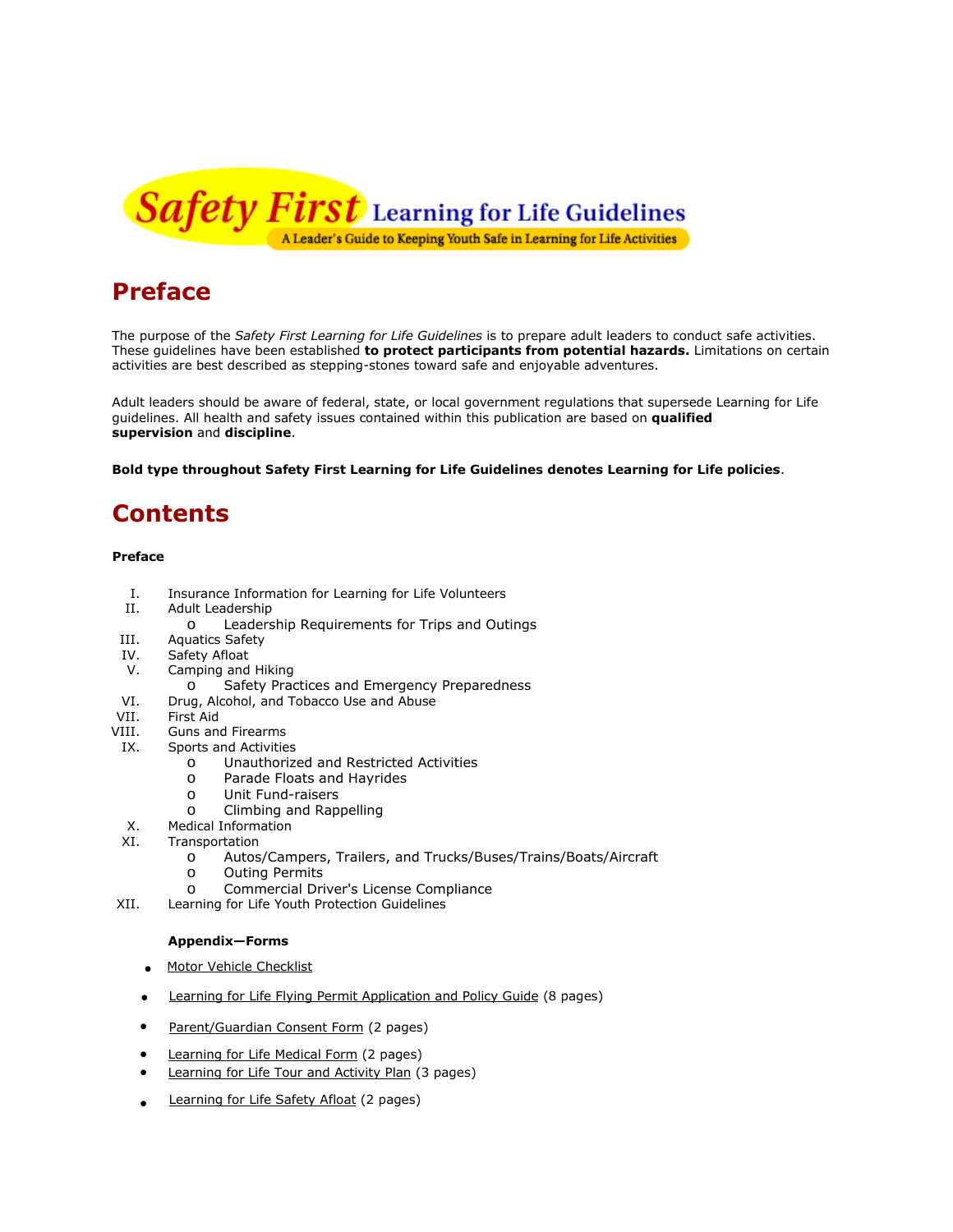• [Learning for Life Safe Swim Defense](http://exploring.learningforlife.org/lfl/resources/guidesafe/safeswim.pdf) (2 pages)

# **Insurance Information for Learning for Life Volunteers**

Listed below are brief outlines of insurance coverage provided by or through the local Learning for Life office:

# **Accident and Sickness Coverage (Optional Coverage for Councils)**

Accident and sickness insurance coverage for LFL participants provides medical expense reimbursement in case of death, accident, or sickness (Council Plan only) within the policy limits. Information regarding accident coverage is available through the local LFL office. There are two plans available to LFL volunteers: the **Council Accident and Sickness Plan**, and the **Learning for Life Accident Plan**. The **Council Accident and Sickness Plan** was developed to provide each council with the opportunity to insure all traditional, Exploring, and LFL participants under one accident and sickness insurance program. The plan extends coverage to all youth, including Explorers, and seasonal staff if not covered by workers' compensation. Coverage for adults and/or non-Explorers in Learning for Life is optional, and individual councils can elect to purchase it. Since the Council Accident and Sickness Plan is not mandatory, a few councils have elected not to purchase this coverage. Most councils that do not participate in the Council Plan give individual posts the opportunity to purchase accident insurance through the **Learning for Life Accident Plan**.

**Learning for Life Accident Plan.** This is an accident-only insurance policy and does not provide coverage for

illnesses. **All registered youth participants** (Exploring or curriculum-based) must be insured. Leaders and committee members, as a group, may be insured at their option. If the council organizes LFL council events, the council should purchase coverage for those events through the BSA Campers and Special Events Plan for each event. These plans/policies are for expenses in excess of any and all other available sources of medical insurance or other health-care benefits. In the event there is no other primary insurance or health-care plan, these policies

generally pay as primary coverage subject to the plan limits and terms. LFL curriculum-based teachers are not provided coverage under either plan. Volunteers need to check with their local council to verify which plan/ policy the council makes available.

### **Automobile Liability Insurance**

All vehicles used to transport participants to and/or from an official Learning for Life activity MUST be covered by a liability insurance policy. The amount of this coverage must meet or exceed the insurance requirement of the state in which the vehicle is licensed. (It is recommended, however, that coverage limits are at least \$100,000 combined single limit.) Any vehicle carrying 10 or more passengers is required to have limits of \$500,000 single limit. In the case of rented vehicles, coverage limit requirements can be met by combining the limits of personal coverage carried by the driver with insurance coverage purchased from the rental company. All vehicles used for travel outside the United States must carry a liability insurance policy that complies with or exceeds the requirements of that country.

### **Comprehensive General Liability Insurance**

General liability insurance provides coverage for costs that the insured person is legally obligated to pay to third parties because of bodily injury or property damage caused by, arising from, or occurring in the course of official Learning for Life functions and activities. This insurance provides primary general liability coverage for all LFL professionals and employees, participating organizations, and registered volunteer adult participants with respect to lawsuits and claims arising from an official Learning for Life activity or in the performance of their duties with LFL. Injuries or illnesses suffered by registered LFL participants are covered by a separate accident and sickness policy. In addition, this coverage is for expenses in excess of any insurance that may be available to a volunteer for loss arising from the ownership, maintenance, or use of a motor vehicle or watercraft. This coverage is available only when the vehicle or watercraft is actually being used for an LFL purpose. Coverage is more than \$5 million for bodily injury and property damage.

**Registered adults** are those district and council committee members, Exploring post and Middle School Explorer Club adult leaders who have completed a Learning for Life/Exploring Adult Registration form. The insurance provided to unregistered LFL volunteers **(including school teachers in the curriculum-based program)** through the general liability insurance program is for expenses in excess of any other insurance the volunteer carries—usually a homeowner's, personal liability, or auto liability policy. The general liability policy **does not**  provide indemnification or defense coverage to those individuals who commit **intentional and/or criminal acts**. Learning for Life does not have an insurance policy which provides defense for situations involving allegations of intentional and/or criminal acts.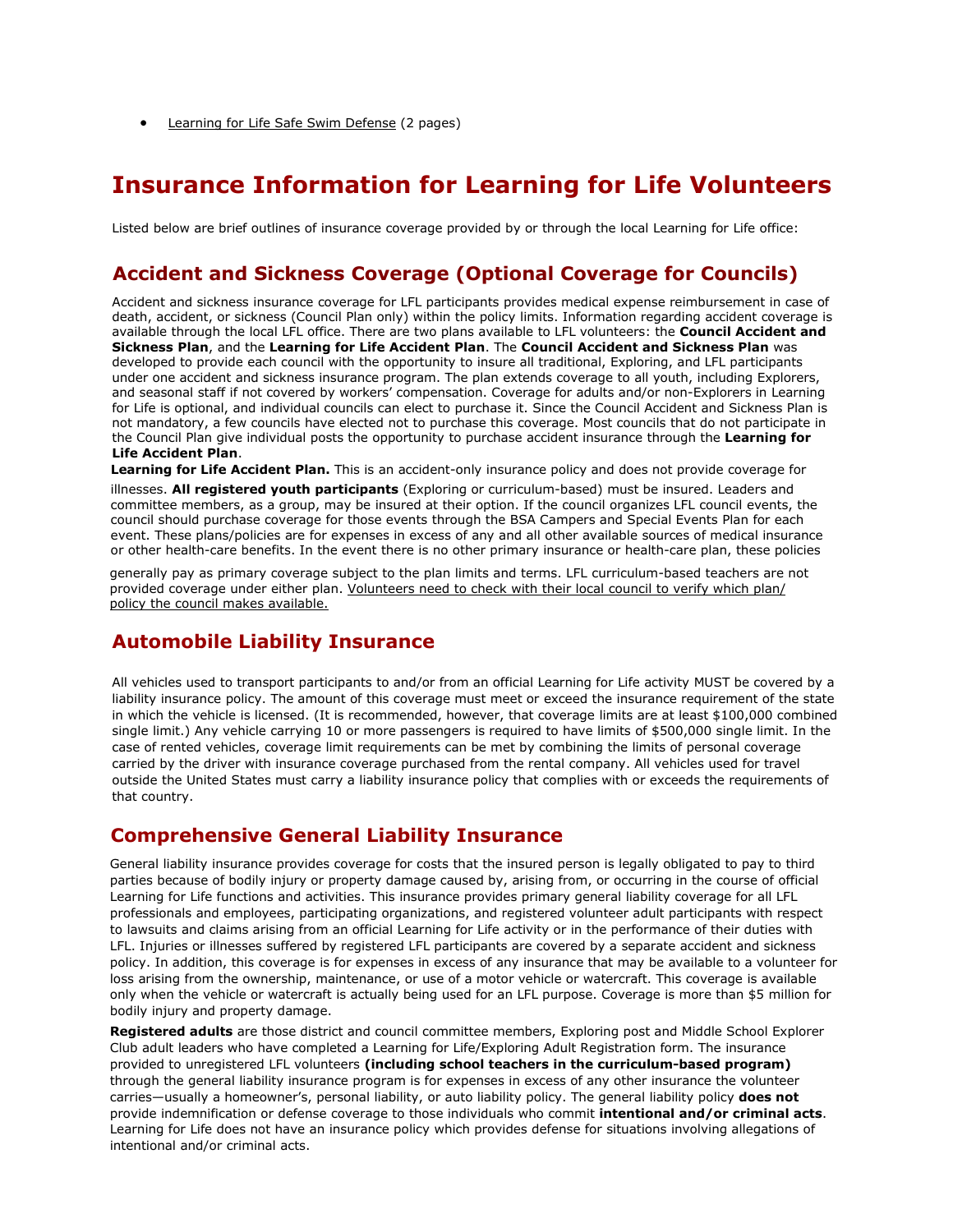# **Participating Organizations of LFL Posts, Clubs and Groups**

The general liability policy provides primary liability insurance coverage for all participating organizations on file with LFLfor liability claims arising out of their sponsorship of a Learning for Life group, Explorer post, or Middle School Explorer club. Automobile and watercraft liability coverage is provided on a secondary or excess basis. All vehicles used in LFL activities must be covered by automobile liability insurance with limits that meet or exceed the requirements of the

state in which the vehicle is licensed. All boats/vessels used in LFL activities must be insured by the owner for liability exposures. The amount of coverage is determined by the size and usage of

the boat. \$1 million is recommended. Participating organizations do not need a certificate of insurance. The participating organization endorsement is a part of the insurance policy contract and is enforceable under the policy contract. A copy of the participating organization endorsement is located in the Risk Management Notebook, Section 16. It should be attached to the participating organization memorandum of understanding, at renewal. These endorsements

are part of the actual insurance policy contract and are binding documents. When you have a request from a participating organization for a certificate of insurance, offer them the endorsement.

### **Unauthorized and Restricted Activities**

The general liability policy provides coverage for a bodily injury or property damage claim that arises from an official Learning for Life activity. The Safety First Learning for Life Guidelines contain a listing of unauthorized and restricted activities. Unauthorized activities are not considered official LFL activities. Volunteers, posts, clubs, groups, participating organizations, and local offices are jeopardizing insurance coverage for themselves and their organizations if they engage in unauthorized activities. PLEASE DO NOT PUT YOURSELF AT RISK.

### **Tour and Activity Plan**

Times when a tour and activity plan must be submitted for council review include the following:

- Trips of 500 miles or more
- Trips outside of council borders (unless the trip is to a council-owned property)
- Trips to national conferences or regionally sponsored events

• When a council requests the tour and activity plan (Contact your local council for additional guidelines or regulations concerning tour and activity plans; many have established guidelines for events or activities within council boundaries.)

- Activities other than council or district events, including
- Aquatics ac[tivities \(swimming, boating, floating, scuba, etc.\)](http://www.learning-for-life.org/exploring/lawenforcement)
- Climbing and rappelling
- Orientation flights (process flying permit)
- Shooting air guns or firearms training

– Any activities involving motorized vehicles as part of the program (snowmobiles, boating, et[c.\)](http://www.learning-for-life.org/exploring/skilledtrades) Regardless of whether a tour and activity plan is needed, the tour and activity plan is an [excellent tool that should be included in preparation for all activ](http://www.learning-for-life.org/exploring/skilledtrades)ities—even those not requiring

it. The plan guides a tour leader through itineraries, travel arrangements, two-deep leadership, supervision qualifications, and transportation.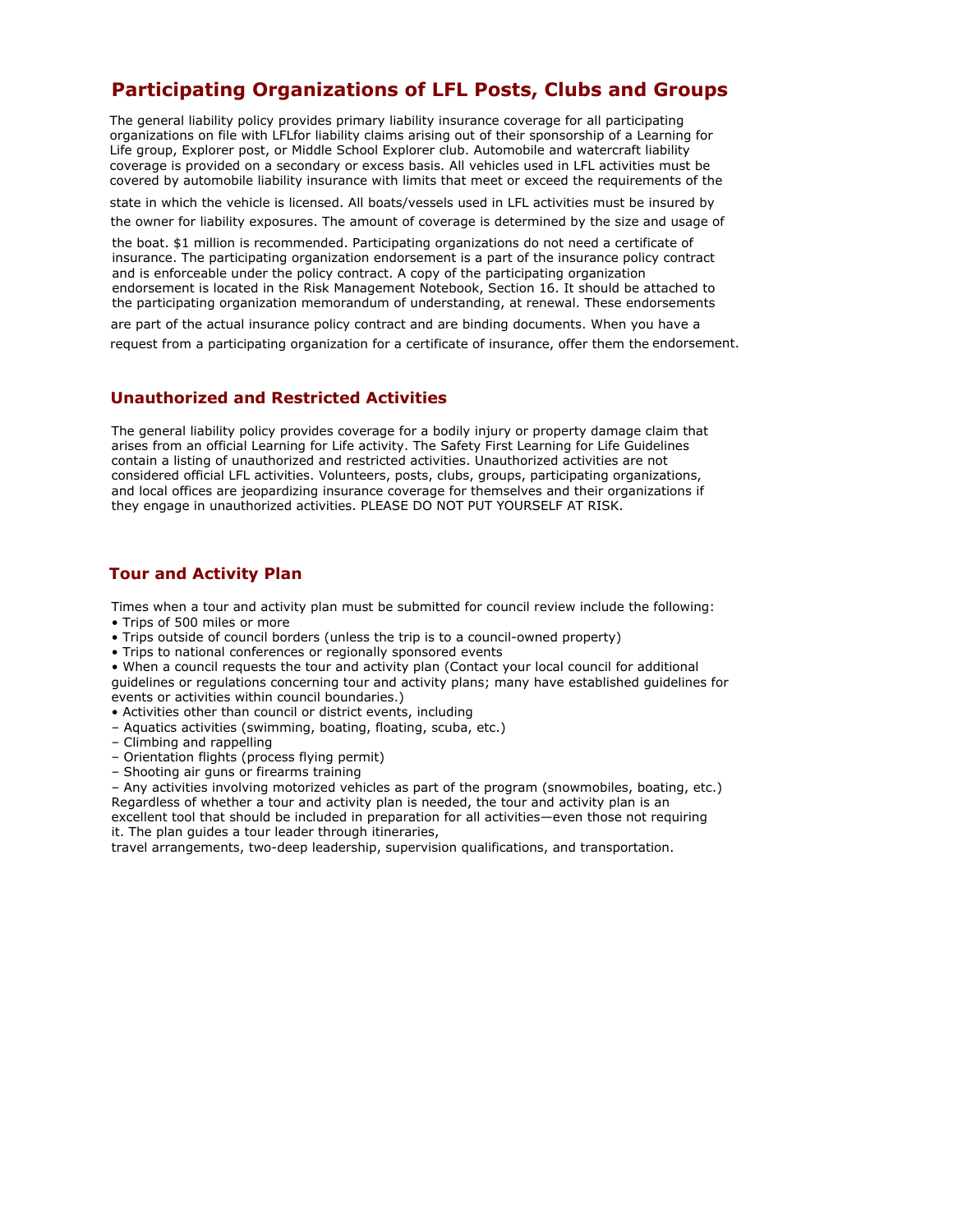# **Program Specific Guidelines**

#### **Aviation**

Aviation Explorer posts cannot operate aircraft as transportation. Basic orientation flights of 25 miles or advanced orientation flights of 50 miles are allowed, providing an approved flying permit is submitted. For more information, see the Aviation Exploring section at www.learningforlife.org.

#### **Fire and Emergency**

Explorers may not be substituted for trained personnel. They can only be mobilized as a post, with leadership, and are not on call individually. When riding, Explorers must be seated with a seat belt (never standing on the back of a fire truck), and they cannot drive a department vehicle. Clear and specific departmental guidelines must be written regarding what an Explorer may do at the site of an emergency. Explorers who are 16 years of age or older may operate hydraulic rescue tools or equipment, unless prohibited from doing so by state or local laws. Specific policy details are found at www.learningforlife.org.

#### **Emergency and Health Careers**

Explorers may ride in emergency vehicles, but must be seated and wearing a seat belt. Specific guidelines must be established as to what they are allowed to do at the site of an emergency. For more information, check the Fire & Emergency Services Career Exploring page at www.learningforlife.org.

#### **Law Enforcement**

Explorers may not be substituted for trained personnel. They can only be mobilized as a post with leadership, and are not on call individually. Law Enforcement Explorers should never be placed in a situation in which anyone might mistake them for legal law enforcement officers. LFL Explorers should not drive a marked patrol vehicle (unless in an approved competition). Explorers under 18 cannot ride along after midnight. Explorers are prohibited from using or carrying offensive/defensive equipment (e.g., firearms, sprays, and handcuffs). All ride-along programs must be certified by the National Law Enforcement Exploring Committee. Explorers are not to be used to perform covert/ undercover acts. If an individual participates in such acts, he or she does so as a private citizen, not as an Explorer. A post must have the approval of the local office to host events involving other posts. All shooting activities, including training, must be under the supervision of an NRA-certified instructor or the firearms instructor of a local, state, or federal agency. For more information, check www.learningforlife.org.

Learning for Life recognizes the importance of teaching Law Enforcement Explorers and adult leaders the safe and responsible handling and use of air guns and firearms in a controlled environment under the supervision of a specially trained law enforcement officer designated by his or her agency as a firearms instructor, or by a NRA certified law enforcement instructor or range safety officer. Air guns are defined as simulated firearms that use compressed air to discharge metal or plastic projectiles. There are special provisions for Law Enforcement Explorers for use of Non-Lethal Training Firearms (NLTF) and firearms that may be found in the Law Enforcement Exploring Program Guidelines and related documents listed in the Appendix Section of the Guidelines. The Guidelines may be found in the Law Enforcement Exploring section of the Learning for Life website at www.learningforlife.org/lawenforcement.

Learning for Life prohibits the pointing of a real or non-lethal firearm at any individual during any type of activity. The only exception to this policy is for Law Enforcement Exploring activities where Non-Lethal Training Firearms (NLTF) may be used for training purposes. NLTF are described as replicas of firearms that are designed to look and feel authentic and may discharge a non-lethal laser beam or solid projectile (i.e., paintball or plastic pellet such as used in the popular Airsoft simulated firearms). NLTF that discharge metal projectiles are prohibited. The use of NLTF is authorized for Law Enforcement

The use of chemical repellents (pepper spray, tear gas, etc.) by participants in Learning

for Life activities is prohibited. The only exception to the policy, as set forth in Section 2.12 of the Law Enforcement Exploring Program Guidelines, is for Law Enforcement Explorers who are permitted to volunteer, with certain restrictions, to be exposed to Oleoresin Capsicum (pepper spray) for familiarization purposes in a controlled training exercise.

#### **Skilled Trades**

Chainsaws and mechanical log splitters may be authorized for use only by trained individuals over the age of 18, provided they use proper protective gear and follow local laws. Mechanical and power tools are to be used only under the supervision of a trained adult advisor and only after training on proper operating techniques. For more information, see the Safety First Learning for Life Guidelines and the Skilled Trades page at www.learningforlife.org.

#### **Middle School Explorer Clubs**

Middle School Explorer Club participants may not participate in activities involving pistol, automatic or semi-automatic shooting, or non-lethal firearms. In regard to aviation activities, Middle School Explorer Club participants may participate only in the Experimental Aircraft Association's (EAA) Young Eagles activity with a certified pilot. In addition, middle school participants are not permitted to go on ride-alongs involving law enforcement or fire/EMS programs.

**Note: To learn more about liability insurance, contact your local LFL office. Some information may also be obtained by logging on to the LFL website at www.learningforlife.org via the Exploring/ curriculum-based programs; each Exploring career field has vital information dealing with safety and policy issues. The Safety First Learning for Life Guidelines, the source of the tour and activity plan, may be viewed or downloaded via exploring.learningforlife.org/safety-first**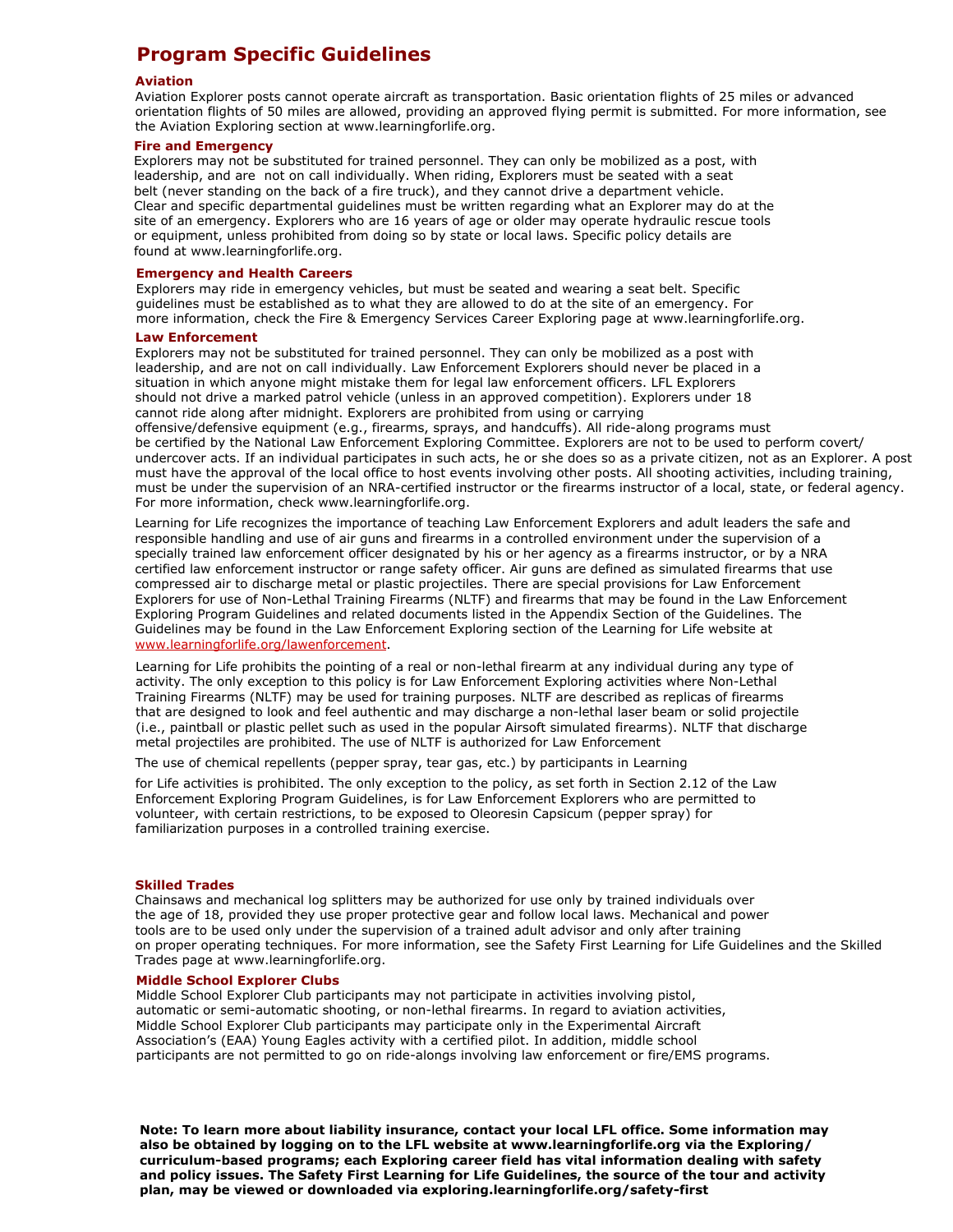# **Adult Leadership**

Each Learning for Life group/post shall have one adult, 21 years of age or older, who shall be approved by the participating organization.

# **Leadership Requirements for Trips and Outings**

**1.** Two-deep leadership:

**Two adult leaders, or one adult and a parent of a participant, are required for all trips or outings. Coed overnight activities require male and female adult leaders, both of whom must be 21 years of age or older. Parents used to fulfill the two-deep leadership must be approved by the participating organization.**

Definitions of outings:

**Outings are trips or meetings that occur at places other than the usual group/post meeting location and require preplanning of transportation. Outings may have an overnight component. All groups or posts planning an outing must read, agree, and comply with the requirements in the outing permit.**

- **2. During transportation to and from planned outings:**
	- **a. Meet for departure at a designated area.**
	- **b. Prearrange a schedule for periodic checkpoint stops as a group.**
	- **c. Plan a daily destination point.**

**A common departure site and daily destination point are a must. If you cannot provide two adults for each vehicle, the minimum required is one adult and two or more youth participants—never one on one.** 

- **3. Male and female leaders require separate sleeping facilities. Married couples may share the same quarters if appropriate facilities are available.**
- **5. Male and female youth participants will not share the same sleeping facility.**
- **6. When staying in tents, no youth will stay in the tent of an adult other than his or her parent or guardian. Youth and adults, other than the participant's parent(s), must have separate sleeping quarters.**
- **7. If separate shower and bathroom facilities are not available, separate times for male and female use should be scheduled and posted.**

**\*Flying activities are allowed only for Explorer posts in Learning for Life. For details, see the Aviation Exploring Web site. Two-deep adult leadership is required for Explorer flying activities. For basic orientation flights, the adult licensed pilot in control of the aircraft is sufficient for the flight while two-deep leadership is maintained on the ground. In advanced orientation flights, Explorers may stop at an airport different from the departure airport and even have an activity there, such as an outing at a flight museum. Because of this difference, two-deep adult leadership is required.**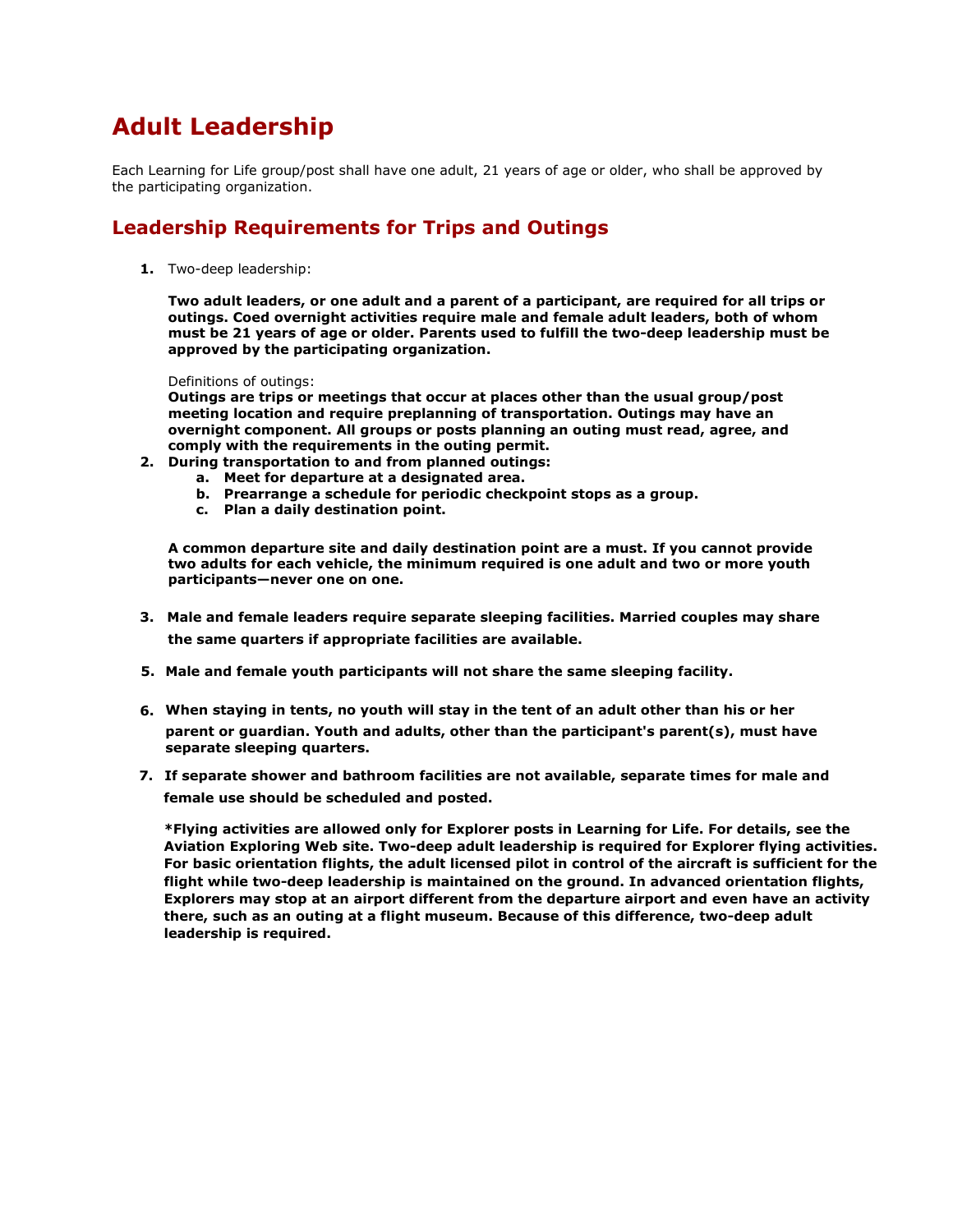# **Aquatics Safety**

# **Who Can Instruct Safe Swim Defense and Safety Afloat Training?**

Safe Swim Defense and Safety Afloat training can be given by any person authorized by the Learning for Life local office, such as an aquatics resource person, a leader with aquatics skill, or any other person with aquatics knowledge or experience whom the local office has approved.

# **Safe Swim Defense**

Before a Learning for Life group may engage in swimming activities of any kind, a minimum of one adult leader must complete Safe Swim Defense training.

1. Qualified Supervision

**All swimming activity must be supervised by an adult age 21 or older who understands and accepts responsibility for the safety of youth participants, who is experienced in the water and has the ability to respond in the event of an emergency, and is trained and committed to the eight points of the Safe Swim Defense.** (It is strongly recommended that all groups/posts have at least one adult or older youth participant currently trained as a lifeguard.)

2. Physical Fitness **A complete health history from a physician, parent, or legal guardian is required for swimming.** In the event of any significant health conditions, the leader should require proof of an examination by a physician.

Youth with physical disabilities can enjoy and benefit from aquatics if the disabilities are known and necessary precautions are taken.

3. Safe Area

When swimming in lakes and streams, lifeguards should systematically examine the bottom of the swimming area to determine depths and hazards. **Mark off the area for three groups: not more than 3 1/2 feet deep for non-swimmers; from shallow water to just over the head for beginners; deep water not more than 12 feet for swimmers.** A participant should not be permitted to swim in an area where he cannot readily recover and maintain his footing, or cannot maintain his position on the water, because of swimming ability or water flow. When setting up a safe swimming area in natural waters, establish boundary markers. Enclose non swimmer and beginner areas with buoy lines (twine and floats) between markers. Mark the outer bounds of the swimmer area with floats. Clear-water depth is at least 7 feet before allowing anyone to dive. Diving is prohibited from any height more than 40 inches above the water surface; feet first entry is prohibited from more than 60 inches above the water. For any entry from more than 18 inches above the water surface, clear-water depth must be 10 to 12 feet. Only surface swimming is permitted in turbid water. Swimming is not permitted in water over 12 feet deep, in turbid water where poor visibility and depth would interfere with emergency recognition or prompt rescue, or in whitewater, unless all participants wear appropriate personal flotation devices and the supervisor determines that swimming with personal flotation equipment is safe under the circumstances.

4. Lifeguards on Duty

Swim only where lifeguards are on duty. For group swims in areas where lifeguards are not provided by others, the supervisor should designate two capable swimmers as lifeguards. Station them ashore, equipped with a lifeline (a 100-foot length of 3/8-inch nylon cord). In an emergency, one carries out the line; the other feeds it out from shore, then pulls in his partner and the person being helped. In addition, if a boat is available, have two capable swimmers take it out—one rowing and the other equipped with a 10-foot pole or extra oar. Provide one guard for every 10 people in the water, and adjust the number and positioning of guards as needed to protect the particular area and activity.

5. Lookout

Station a lookout on the shore where it is possible to see and hear everything in all areas. The lookout may be the adult in charge of the swim and may give the buddy signals.

6. Ability Groups

**Divide into three ability groups: non swimmers, beginners, and swimmers. Keep each group in its own area.** Non swimmers have not passed a swimming test. Beginners must pass this test: jump feet first into water over the head in depth, level off, and swim 25 feet on the surface. Stop, turn sharply, resume swimming as before, and return to the starting place. Swimmers pass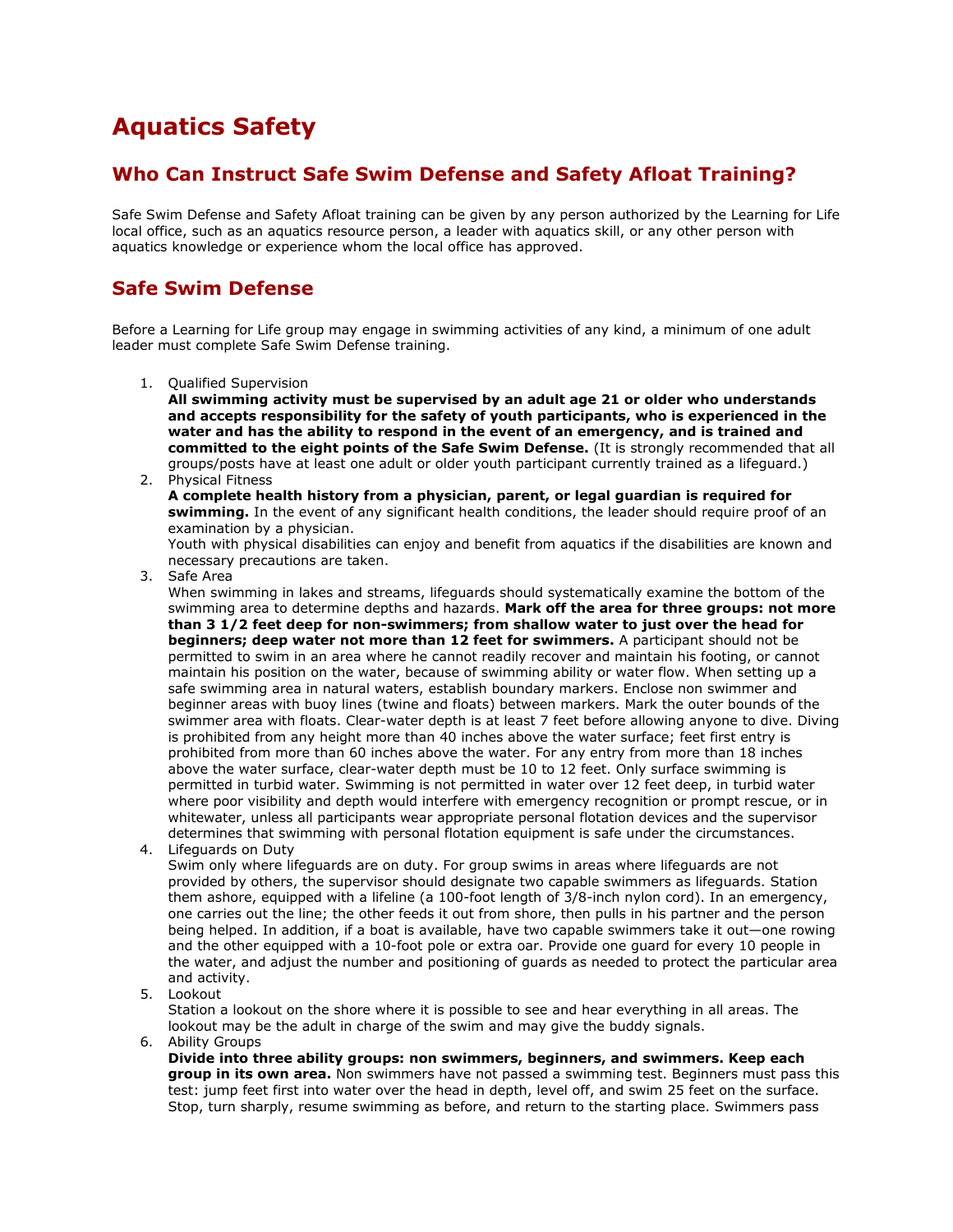this test: jump feet first into water over the head in depth. Level off and swim 75 yards in a strong manner using one or more of the following strokes: sidestroke, breaststroke, trudge, or crawl; then swim 25 yards using an easy resting backstroke. The 100 yards must be swum continuously and include at least one sharp turn. After completing the swim, rest by floating. These classification tests should be renewed annually, preferably at the beginning of the season.

7. Buddy System

**Pair every youth with another in the same ability group.** Buddies check in and out of the swimming area together. Emphasize that each buddy lifeguards his buddy. Check everyone in the water about every 10 minutes, or as needed to keep the buddies together. The adult in charge signals for a buddy check with a single blast of a whistle or ring of a bell and a call of "Buddies!" The adult counts slowly to 10 while buddies join and raise hands and remain still and silent. Guards check all areas, count the pairs, and compare the total with the number known to be in the water. Signal two blasts or bells to resume swimming. Signal three blasts or bells for checkout.

8. Discipline

**Swimming is allowed only with proper supervision and use of the Safe Swim Defense Plan.** Swimmers should respect and follow all directions and rules of the adult supervisor. When people know the reason for rules and procedures they are more likely to follow them. Be strict and fair, showing no favoritism.

# **Classification of Swimming Ability**

### **Swimmer Test**

The swimmer test demonstrates the minimum level of swimming ability required for safe deep-water swimming. The various components of the test evaluate the skills essential to this minimum level of swimming ability:

**Jump feet first into water over the head in depth, level off, and begin swimming. Swim 75 yards in a strong manner using one or more of the following strokes: sidestroke, breaststroke, trudge, or crawl; then swim 25 yards using an easy, resting backstroke. The 100 yards must be swum continuously and include at least one sharp turn. After completing the swim, rest by floating.**

The test administrator must objectively evaluate the individual performance of the test, and in so doing should keep in mind the purpose of each test element.

- 1. *"Jump feet first into water over the head in depth, level off, and begin swimming...."* The swimmer must be able to make an abrupt entry into deep water and begin swimming without any aids. Walking in from shallow water, easing in from the edge or down a ladder, pushing off from side or bottom, or gaining forward momentum by diving do not satisfy this requirement.
- 2. *"... Swim 75 yards in a strong manner using one or more of the following strokes: sidestroke, breaststroke, trudge, or crawl; ..."*  The swimmer must be able to cover distance with a strong, confident stroke. The 75 yards must not be the outer limit of the swimmer's ability; completion of the distance should give evidence of sufficient stamina to avoid undue risks. Dog-paddling and strokes repeatedly interrupted and restarted are not sufficient; underwater swimming is not permitted. The itemized strokes are inclusive. Any strong side or breaststroke or any strong overarm stroke (including the back crawl) is acceptable.
- 3. *"... Swim 25 yards using an easy, resting backstroke ..."* The swimmer must indicate the ability to execute a restful, free-breathing backstroke that can be used to avoid exhaustion during swimming activity. This element of the test necessarily follows the more strenuous swimming activity to show that the swimmer is, in fact, able to use the backstroke as a relief from exertion. The change of stroke must be accomplished in deep water without any push-off or other aid. Any variation of the elementary may suffice if it clearly provides opportunity for the swimmer to rest and regain wind.
- 4. *" ... The 100 yards must be swum continuously and include at least one sharp turn. ..."* The total distance is to be covered without rest stops. The sharp turn simply demonstrates the swimmer's ability to reverse direction in deep water without assistance or push-off from the side or bottom.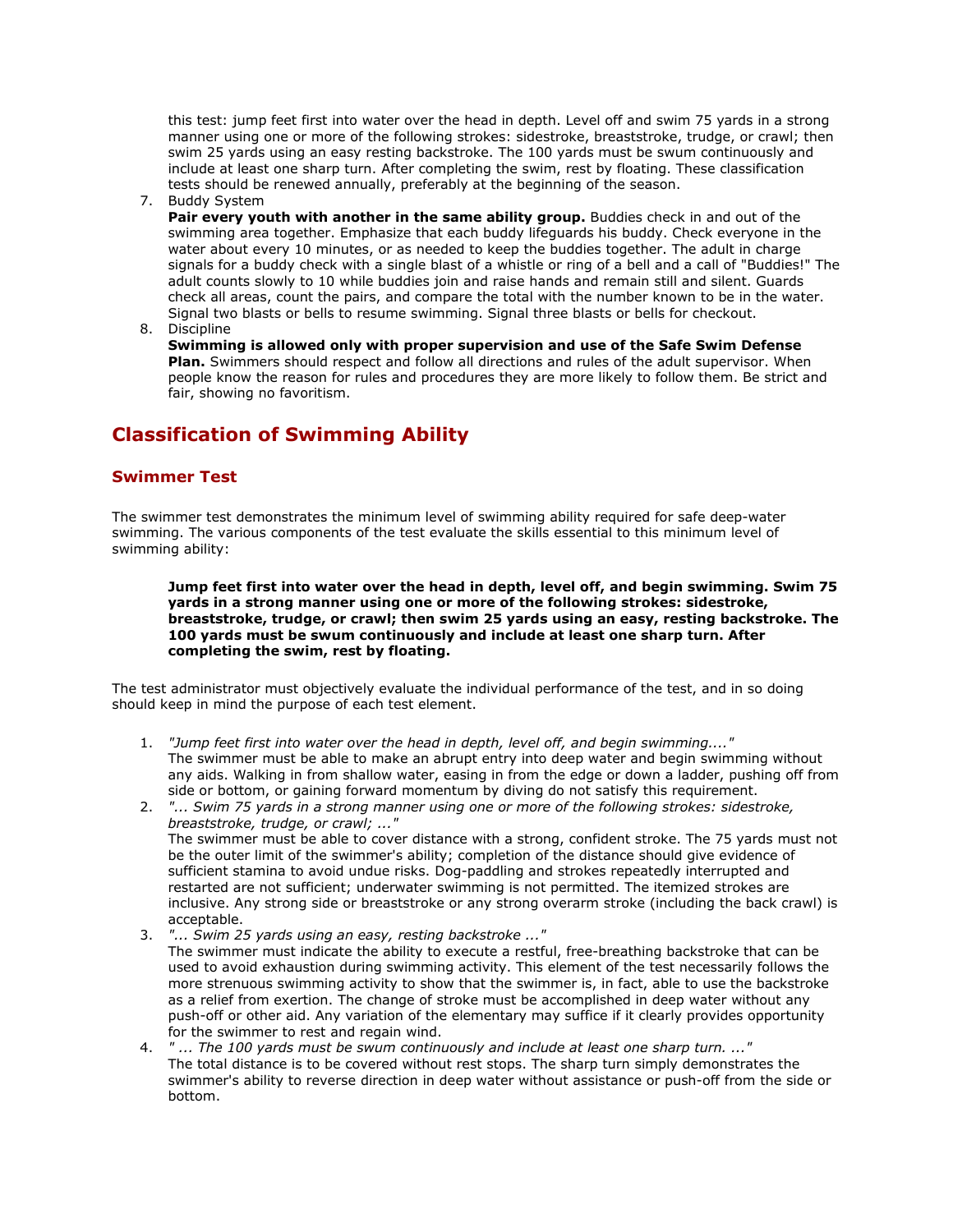5. *"... After completing the swim, rest by floating."*

This critically important component of the test evaluates the swimmer's ability to maintain in the water even though exhausted or otherwise unable to continue swimming. Treading water or swimming in place will further tire the swimmer and are, therefore, unacceptable. The duration of the float test is not significant, except that it must be long enough for the test administrator to determine that the swimmer is, in fact, resting and could likely continue to do so for a prolonged time. The drown-proofing technique may be sufficient if clearly restful, but it is not preferred. If the test is completed except for the floating requirement, the swimmer may be retested on the floating only (after instruction) provided that the test administrator is confident that the swimmer can initiate the float when exhausted.

### **Beginner Test**

**Jump feet first into water over the head in depth, level off, swim 25 feet on the surface, stop, turn sharply, resume swimming as before, and return to the starting place.** The entry and turn serve the same purpose as in the swimmer test. The swimming can be done with any stroke, but no underwater swimming is permitted. The stop assures that the swimmer can regain a stroke if it is interrupted. The test demonstrates that the beginning swimmer is ready to learn deep water skills and has the minimum ability required for safe swimming in a confined area in which shallow water, sides, or other support is less than 25 feet from any point in the water.

## **Pool and Surf Swimming**

The Safe Swim Defense applies to swimming at the beach, private or public pools, wilderness pond, stream, lake, or anywhere participants swim. Here are some additional points for the pool and the surf:

### **Pool**

If the swimming activity is in a public facility where others are using the pool at the same time, and the pool operator provides guard personnel, there may be no need for additional designation of youth lifeguards and the lookout.

The buddy system is critically important, however, even in a public pool. Remember, even in a crowd, you are alone without protection if no one is attentive to your circumstances.

The rule that people swim only in water suited to their ability and with others of similar ability applies in a pool environment. Most public pools divide shallow and deep water, and this may be sufficient for defining appropriate swimming areas. If not, the supervisor should clearly indicate to the participating youth the appropriate areas of the public facility. Although such procedures add a margin of safety, their use may not always be practical when the swim activity is conducted at a public facility where other people (not involved in Learning for Life programs) are present. A responsible adult supervisor, who understands his or her responsibility and the elements of safety, can exercise discretion regarding certain procedures while maintaining safety.

### **Surf**

The surf swimming environment of wave action, currents, tides, undertow, run outs, and sea pests like stinging jellyfish requires precautions for safe swimming that are not necessary in other environments. A swimmer's physical condition is very important and should enable the swimmer to recover footing in waves, swim vigorously for at least five minutes without becoming exhausted, and remain calm and in control when faced with unexpected conditions.

Designated swimming areas are marked by flags or pennants that are easily seen. Beginners and non-swimmers are positioned inshore from the standing lifeguards equipped with reach poles. Better swimmers are permitted seaward of the lifeguard but must remain shoreward of anchored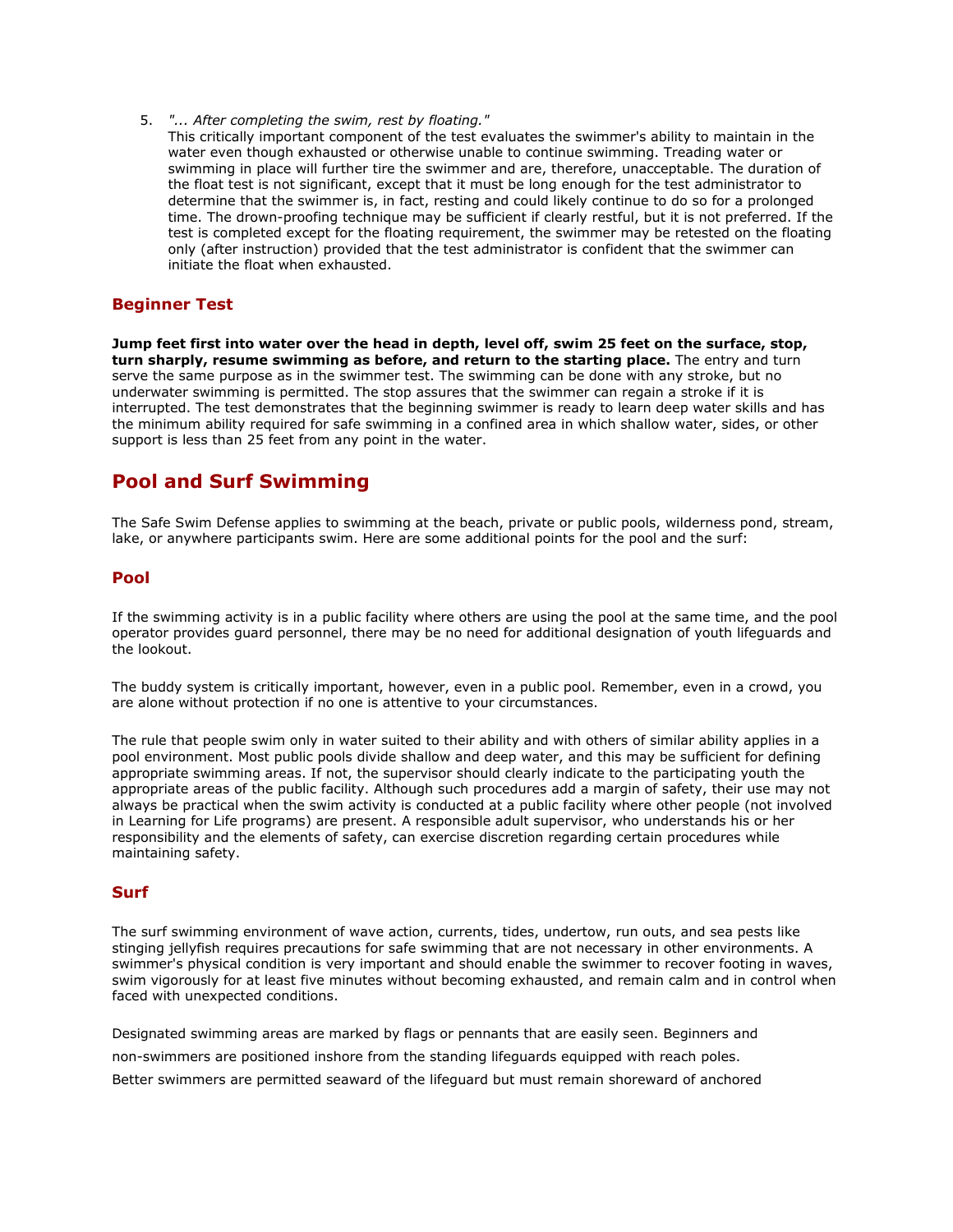marker buoys. The lifeguard-to-swimmer ratio should always be 1:10, with a rescue team stationed at the beach area and supplied with a rescue tube or torpedo buoy.

# **Safety Afloat**

Safety Afloat has been developed to promote boating and boating safety and to set standards for safe activity afloat. **Before a group may engage in an excursion, expedition, or trip on the water (canoe, raft, sailboat, motorboat, rowboat, tube, or other craft), adult leaders for such activity must complete Safety Afloat training.**

- 1. **Qualified Supervision**
	- o **Adult 21 years old (supervisor 21, other 18, ratio of 1 adult to 10 youth)**
	- o **Experienced and qualified in watercraft skills and equipment**
	- o **Trained in Safety Afloat and Safe Swim Defense**
	- o **One trained lifeguard certified in CPR recommended**
- 2. **Physical Fitness**
	- o **Present evidence of fitness with a health history from a physician, parent, or legal guardian**
	- o **Supervisor should anticipate potential risks associated with health conditions and require an examination by a physician where needed.**
	- o Youth with physical disabilities can enjoy and benefit from aquatics if the disabilities are known and necessary precautions taken.
- 3. **Swimming Ability**

**A person who has not been classified as a "swimmer" may ride as a passenger in a rowboat or motorboat with an adult "swimmer" or in a canoe, raft, or sailboat with an adult certified as a lifeguard or a lifesaver by a recognized agency. In all other circumstances, the person must be a swimmer to participate in an activity afloat.** "Swimmers" must pass the swimmer test. (See [Aquatic Safety](http://exploring.learningforlife.org/lfl/resources/guidesafe/03.html) in Safety First Learning for Life *Guidelines*.) This qualification test should be renewed annually.

- 4. **Personal Flotation Equipment Properly fitted U.S. Coast Guard-approved personal flotation devices (PFDs) must be worn by all persons engaged in activity on the open water (rowing, canoeing, sailing, boardsailing, motor boating, waterskiing, rafting, tubing, and kayaking). Type II and III PFDs are recommended.**
- 5. **Buddy System All activity afloat must adhere to the principles of the buddy system.** (See Buddy System, [Aquatic Safety](http://exploring.learningforlife.org/lfl/resources/guidesafe/03.html), in *Safety First Learning for Life Guidelines*.)

#### 6. **Skill Proficiency**

**All participants in activity afloat must be trained and experienced in watercraft-handling skills, safety, and emergency procedures.**

- a. **For a post/club activity on white water, all participants must complete special training by an aquatics instructor or qualified white-water specialist.**
- b. **Powerboat operators must be able to**
	- 1. Demonstrate correct first aid for injuries or illnesses that could occur while motor boating, including hypothermia, heatstroke, heat exhaustion, dehydration, sunburn, insect stings, tick bites, blisters, and hyperventilation.
	- 2. **Do the following:**
		- A. **Identify the conditions that must exist before performing CPR on a person. Explain how such conditions are recognized.**
		- B. **Demonstrate proper technique for performing CPR using an approved training device.**
	- 3. **Before doing the following requirements, successfully complete the swimmer test** (See Aquatic Safety in *Safety First Learning for Life Guidelines*.)
	- 4. **Demonstrate knowledge of safety laws for motor boating:**
		- A. **Have a permit to run a motorboat, if needed.**
		- B. **Explain state laws affecting pleasure boating.**
		- C. **Discuss how the hazards of weather and heavy water conditions can affect both safety and performance in motor boating.**
		- D. **Discuss the nautical rules of the road and describe national and state aids to navigation.**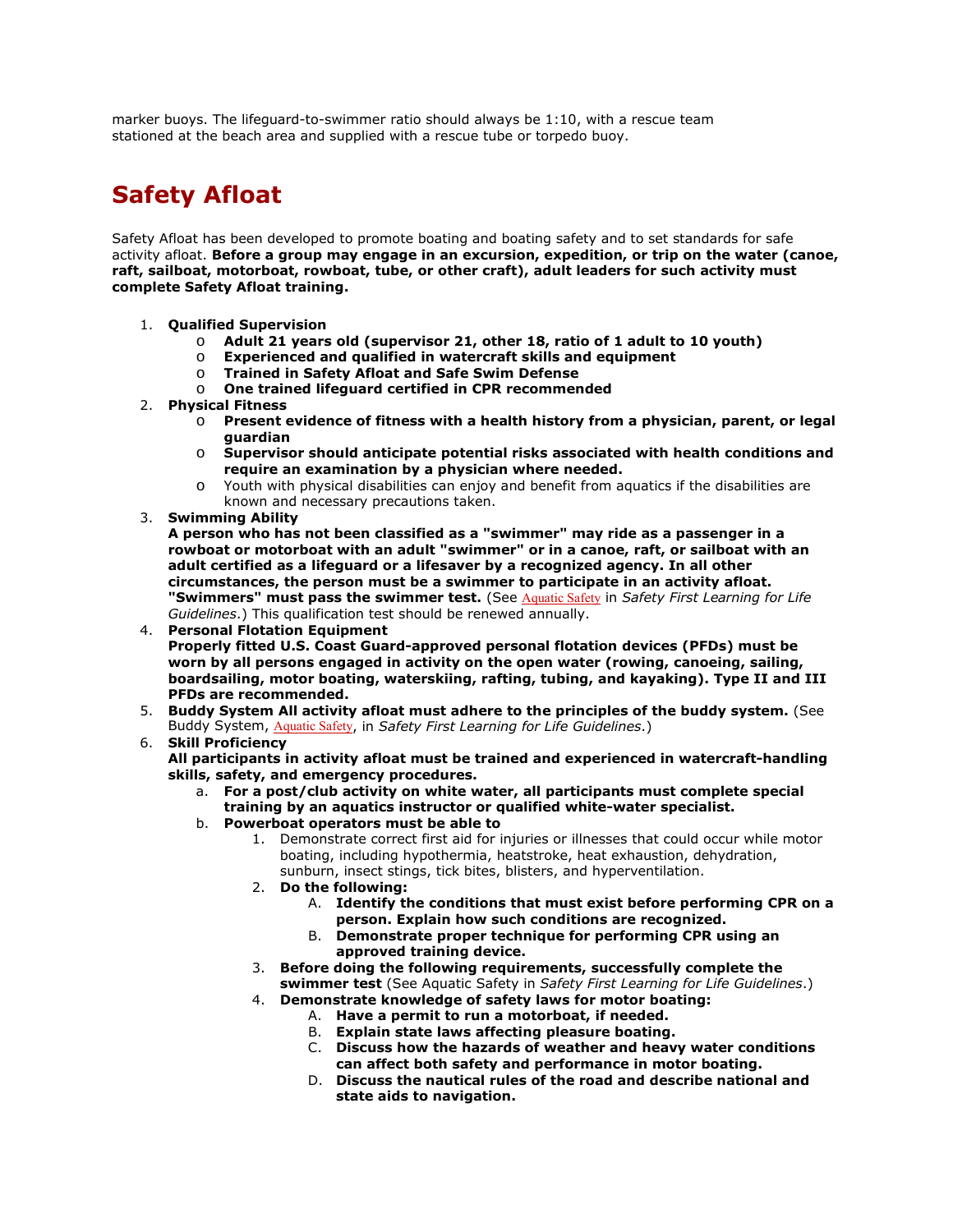- E. **Explain and show the correct use of equipment required by both state and federal regulations to be carried aboard a motorboat.**
- F. **Explain the requirement on federal and state ventilation rules and state why this is needed.**
- 5. **Show correct procedures for the following:**
	- A. **Boarding a boat**
		- B. **Fueling and checking the motor before starting**
		- C. **Starting the motor and getting under way from a dock or beach**
	- D. **Running a straight course for a quarter mile, making right-angle turns to the left or right, and making a U-turn**
	- E. **Stopping the boat, dropping and raising anchor, and getting underway.**
	- F. **Coming alongside a dock and tying up or beaching**
- 6. **Show how to**
	- A. **Tie up or take the boat from the water**
	- B. **Store gear**
	- C. **Prepare the motor for the winter**
- 7. **Except for white-water and powerboat operation as noted above, either a minimum of three hours' training and supervised practice or meeting requirements for "basic handling tests" is required for all float trips or open-water excursions using unpowered craft.**
- c. **Planning**
	- a. **Float Plan. Know exactly where the post/club will put in, where the post/ club will pull out,** and precisely what course will be followed. Determine all stopover points in advance. **Estimate travel time with ample margins to avoid traveling under time pressures. Obtain accurate and current maps and information on the waterway to be traveled, and discuss the course with others who have made the trip under similar seasonal conditions. (Preferably an adult member of the group should run the course before the**
	- b. **Loca trip.)l Rules. Determine which state and local laws or regulations are applicable. If private property is to be used or crossed, obtain written permission from the owners. All rules must be strictly observed.**
	- c. **Notification. The float plan must be filed with the parents of participants and a member of the committee. For any activity using canoes on running water, the float plan must be filed with the local service center. Notify appropriate authorities, such as the U.S. Coast Guard, state police, or park personnel, when their jurisdiction is involved. When the group returns from this activity, people given the float plan should be notified.**
	- d. **Weather. Check the weather forecast just before setting out; know and understand the seasonal weather pattern for the region; and keep an alert "weather eye." Imminent rough weather should bring all ashore immediately.**
	- e. **Contingencies. Planning must anticipate possible emergencies or other circumstances that could force a change in the original plan. Identify and consider all such circumstances in advance so that appropriate contingency plans can be developed.**
- d. **Equipment**

**All equipment must be suited to the craft, to the water conditions, and to the individual; must be in good repair; and must satisfy all state and U.S. Coast Guard requirements.** To the extent possible, carry spare equipment. On long trips or when spare equipment is not available, carry repair materials. Have appropriate rescue equipment available for immediate use.

#### e. **Discipline**

All participants should know, understand, and respect the rules and procedures for safe unit activity afloat. The applicable rules should be presented and learned prior to the outing and should be reviewed for all participants.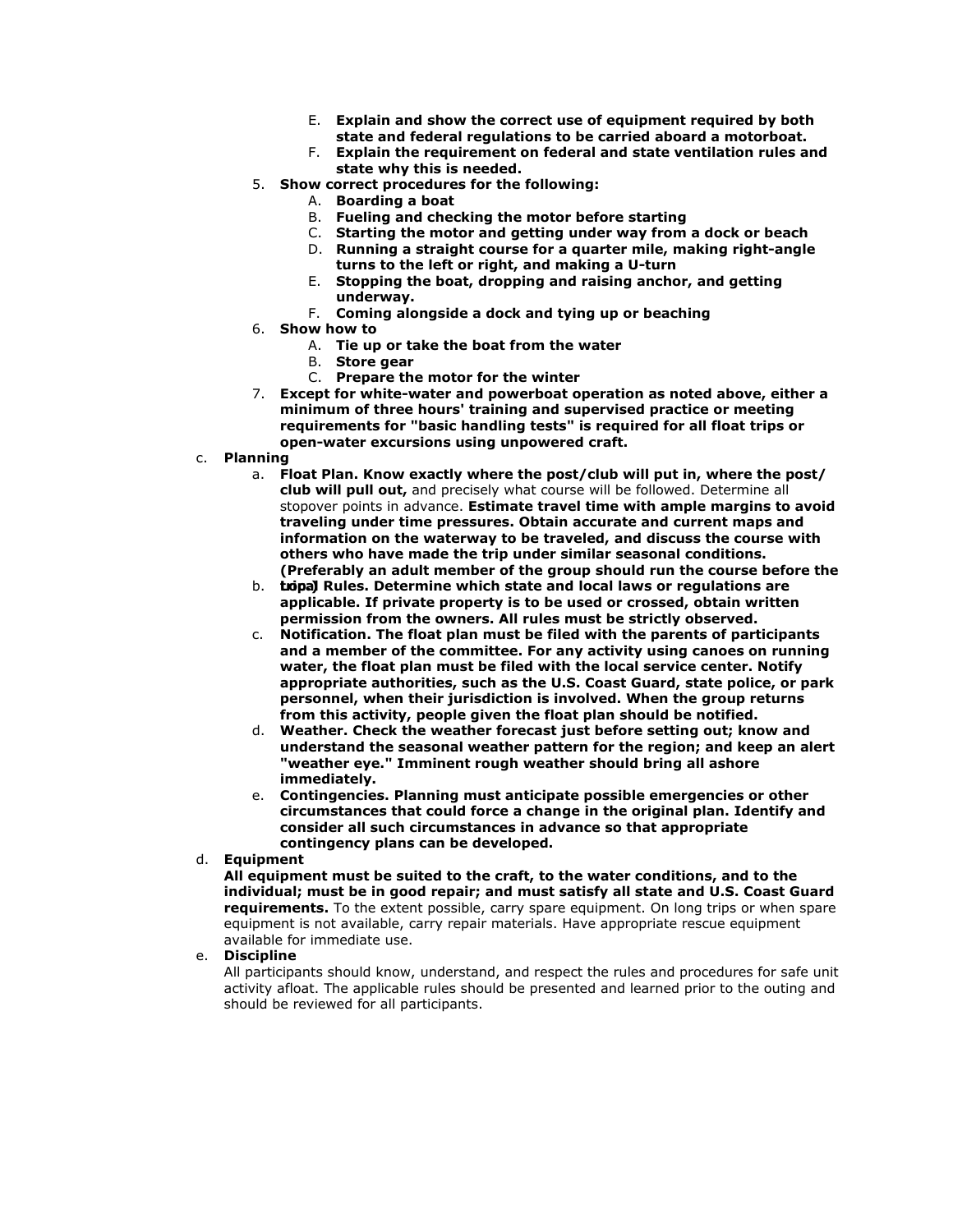## **Personal Flotation Devices (PFDs)**

**Only U.S. Coast Guard-approved equipment (Types I, II, or III) is acceptable for use in**  Learning for Life aquatics. Ski belts are not acceptable. Youth and post/club leaders should learn which type is appropriate for each specific circumstance and how to wear it and check for proper fit.

## **Water Clarity**

**Swimming activity in turbid water should be limited to surface swimming. Turbid water exists when a 12-inch white disk at the depth of 3 feet is not visible from above the surface of the water. Underwater swimming, headfirst entry (except for racing dives), and board diving are not permitted in turbid water.** Supervised instruction in lifesaving skills and surface diving may be conducted in confined areas of turbid water not exceeding 8 feet in depth and free of bottom hazards.

**Snorkeling and scuba skills are taught and practiced only in clear water. Clear water exists when a 12-inch white disk at a depth of 8 feet is visible from above the surface of the water.**

### **Lifeguard**

Lifeguard training has been established to provide posts with qualified individuals within their own membership to give knowledgeable supervision for activities on or in the water. The first standard in the Safe Swim Defense and Safety Afloat guidelines establishes a need for qualified supervision. An adult currently trained as a lifeguard or an adult leader assisted by a youth holding lifeguard training meets this requirement. To enroll in the Learning for Life lifeguard course, you must be at least 14 years of age or have completed the eighth grade. Contact your local Learning for Life office for the latest requirements for lifeguard training. Every leader is encouraged to become trained or to ensure that at least one youth or adult member has this training.

# **Swimming**

Swimming areas should be large enough to avoid crowding (minimum of 40 square feet per swimmer). Note the following in accordance with Safe Swim Defense rules. **Mark off the area for three groups: not more than 3.5 feet deep for non-swimmers; from shallow water to just over the head for beginners; deep water not more than 12 feet for swimmers.**

### **Diving and Elevated Entry**

**"Diving" refers to any water entry where the feet are not making first contact with the water. "Elevated entry" refers to any water entry from a height more than 18 inches above the water. According to Safety Afloat standards, no diving or swimming activity of any kind is done in water with a depth greater than 12 feet.**

**All water entry must be feet first where the water has less than 7 feet of unobstructed depth. A leaping entry is recommended where water is at or above head level; a stepdown or jump-down entry from a sitting position is recommended for shallower water.**

**No diving is permitted in water with less than 7 feet of unobstructed depth. Diving is permitted in clear water over 7 feet deep from a dock, pier, or platform that is no more than 18 inches above the water surface. For elevated entry from 18 inches high but less than 40 inches above the water surface, clear and unobstructed water depth must be at least 9 feet. The water must be clear enough to enable supervisory and guard personnel to see the diver at the deepest part of the plunge.**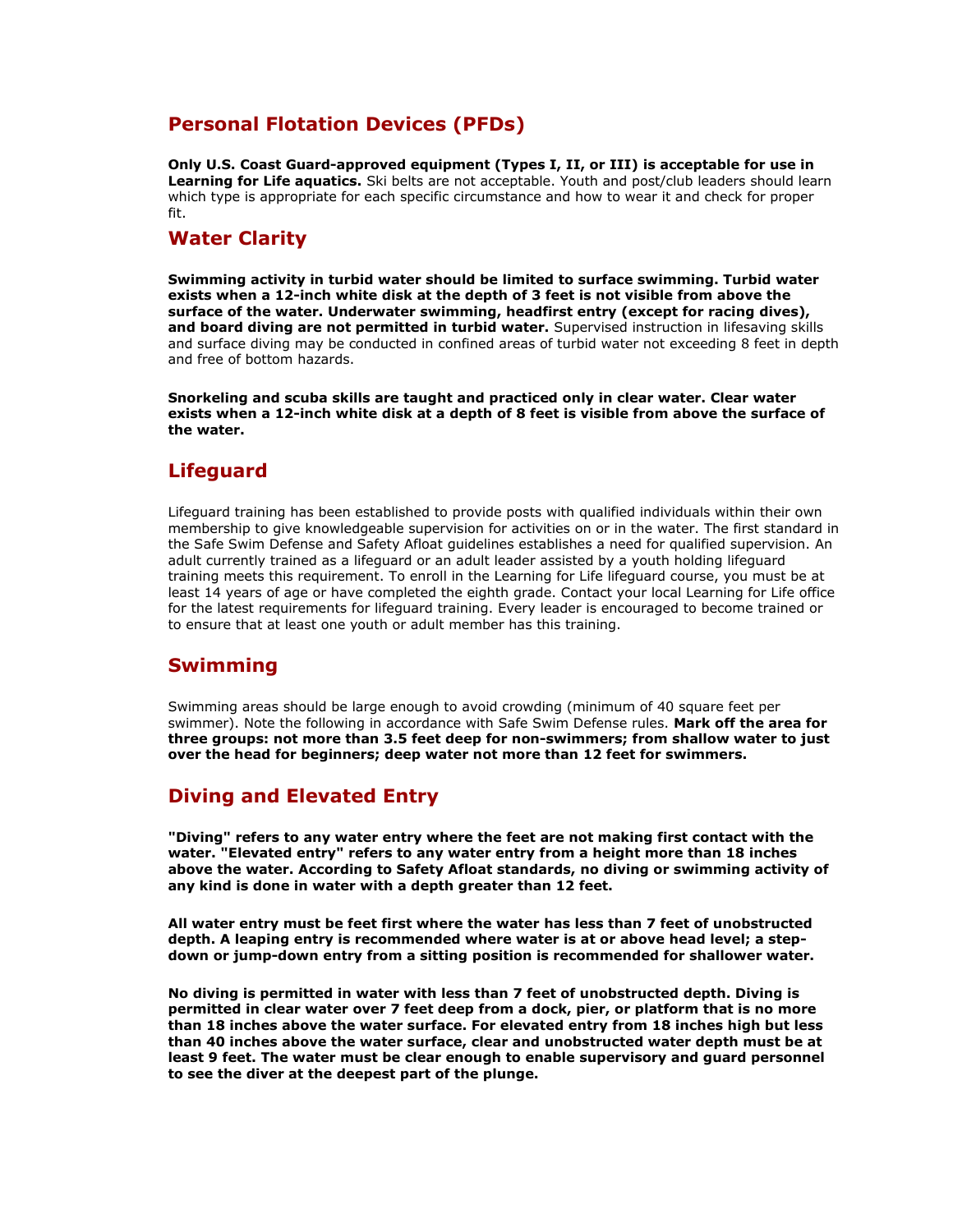**Board diving is permitted only from boards, mounted on a fixed (not floating) platform or deck, no more than 40 inches (approximately 1 meter) above the water surface. Clear water depth below the board should be 9 feet to 12 feet. A guard or supervisor should be positioned where the diver can be seen at all times beneath the surface. There should be no other surface or underwater activity or obstruction for at least 15 feet on either side of the board and 25 feet in front of the board. Diving should always be done straight ahead from the board, never to the sides.**

**Any elevated entry from a height greater than 40 inches must be feet first and only from a fixed platform or solid footing no more than 60 inches above the water surface. Clearwater depth should be 10 feet to 12 feet. Other protective measures and distances are the same as for board diving.**

### **Scuba**

**Any person possessing, displaying, or using scuba equipment in connection with any Learning for Life activity must be currently certified by the National Association of Underwater Instructors (NAUI) or the Professional Association of Diving Instructors (PADI). These two agencies are recognized by Learning for Life for scuba training and instruction. Alternatively, if PADI or NAUI training and instruction is not available, certification may be accepted from other agencies that comply with Recreational Scuba Training Council (RSTC) guidelines, provided that such acceptance has been expressly approved by the local office in consultation with the National Health and Safety Service.**

**Scuba programs may be a part of Learning for Life or Exploring activities for participants who are 14 years of age or older. Persons meeting the age requirement and properly certified may participate in group dives under the supervision of a responsible adult who is currently certified as a dive master, assistant instructor, or any higher rating from NAUI or PADI. Student divers must be under the supervision of a currently certified NAUI or PADI instructor. No exceptions to the age requirement are permitted, and any NAUI or PADI age requirements for those 14 and older shall be followed in all program-related activities. A 14-year-old participant with a junior diver certification may dive only when accompanied by a buddy who is a certified open-water diver at least 18 years old.**

**Due to lack of frequency of diving by most sport divers, it is important that any certified divers be screened and evaluated by a certified diving instructor before participating in program-related activities. The skills to be evaluated include the following:**

- f. **Use of a buoyancy control device**
- g. **Giant stride entry**
- h. **Removal and replacement of weight belt**
- i. **Neutral buoyancy**
- j. **Snorkel to regulator exchange**
- k. **Removal and replacement of scuba post/club under the water**
- Face mask removal, replacement, and clearing
- m. **Emergency swimming ascent**
- n. **Alternate air source ascent**
- o. **Pre-dive safety drill**
- p. **Five-point ascent and descent**
- q. **Deepwater exits**
- r. **Simulation of surface procedures**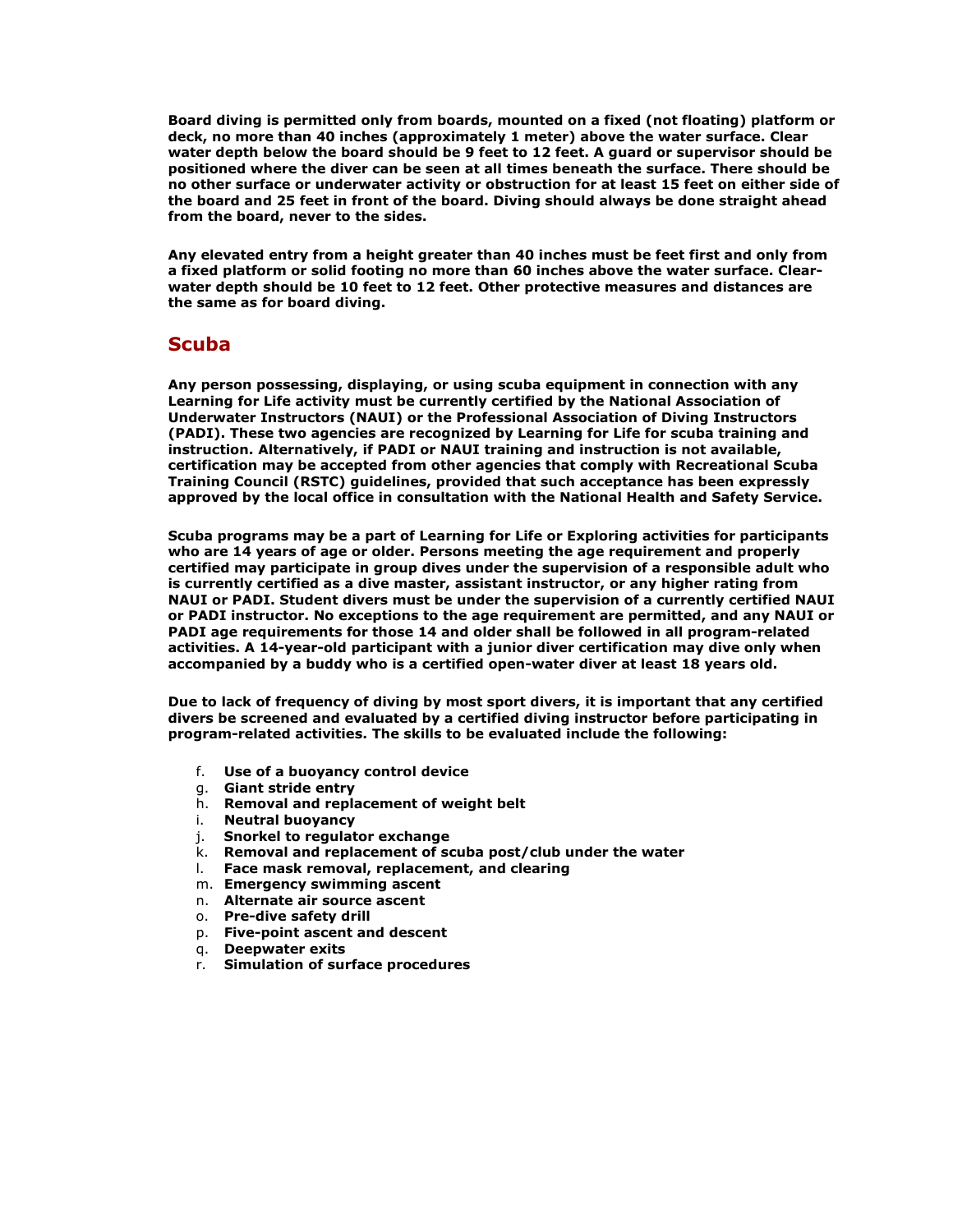# **Policy on Asthma/Reactive Airway Disease as Related to Scuba Activities**

- 19. Persons with symptomatic or active asthma/reactive airway disease (commonly known as RAD) should not be allowed to scuba dive. This would include, at a minimum, anyone who
	- . Is currently taking medication for asthma/RAD a. Has received treatment for bronchospasm in the past five years
	- b. Has exercise-induced bronchospasm
	-
	- c. Has cold-induced bronchospasm
- 20. Persons with asymptomatic asthma/RAD who wish to scuba dive should be referred to a pulmonary medical specialist who is also knowledgeable about diving medicine for a complete medical examination, including exercise and bronchial challenge testing.

## **Snorkeling**

The snorkeling requirements have been developed to introduce youth to the special skills, equipment, and safety precautions associated with snorkeling; to encourage the development of aquatics skills that promote fitness and recreation; and to provide a solid foundation of skills and knowledge for those who later will participate in more advanced underwater activity.

Trained aquatics instructors may serve as a counselor. A person recognized and certified as a snorkeling instructor by the Professional Association of Diving Instructors (PADI), the National Association of Underwater Instructors (NAUI), or the Young Men's Christian Association (YMCA) also qualifies as a snorkeling counselor.

Instruction must be conducted in clear, confined water with a maximum depth of 12 feet. A swimming pool is recommended. All requirements must be completed as stated on the application form. The counselor may not omit, vary, or add requirements. The requirements are presented in the order in which they should be taught. The completed application should be submitted to the local Learning for Life office by the counselor or adult leader.

### **Waterskiing**

Safe waterskiing starts with safe equipment; a thorough knowledge of techniques; competent instruction; an efficient, careful towboat operator; and a conscientious observer. A life jacket is a must for all water-skiers. Skis should be in good shape and free from sharp or protruding edges. The boat operator should be driving solely for the benefit, satisfaction, and safety of the skier. The boat and skier should stay away from docks, swimmers, boaters, people who are fishing, and other objects.

# **Boardsailing**

The boardsailing program has been developed to introduce youth to basic boardsailing skills, equipment, and safety precautions; to encourage development of skills that promote fitness and safe aquatics recreation; and to lay a skill and knowledge foundation for those who will later participate in more advanced and demanding activities on the water.

Persons recognized and certified as an instructor by Windsurfer International or the U.S. Board Sailing Association may serve as a counselor for the Boardsailing Award with the approval of the local service center. Any person trained and experienced in boardsailing skills and safety may serve as a counselor for this award in a camp program under the direction and supervision of a currently trained aquatics instructor.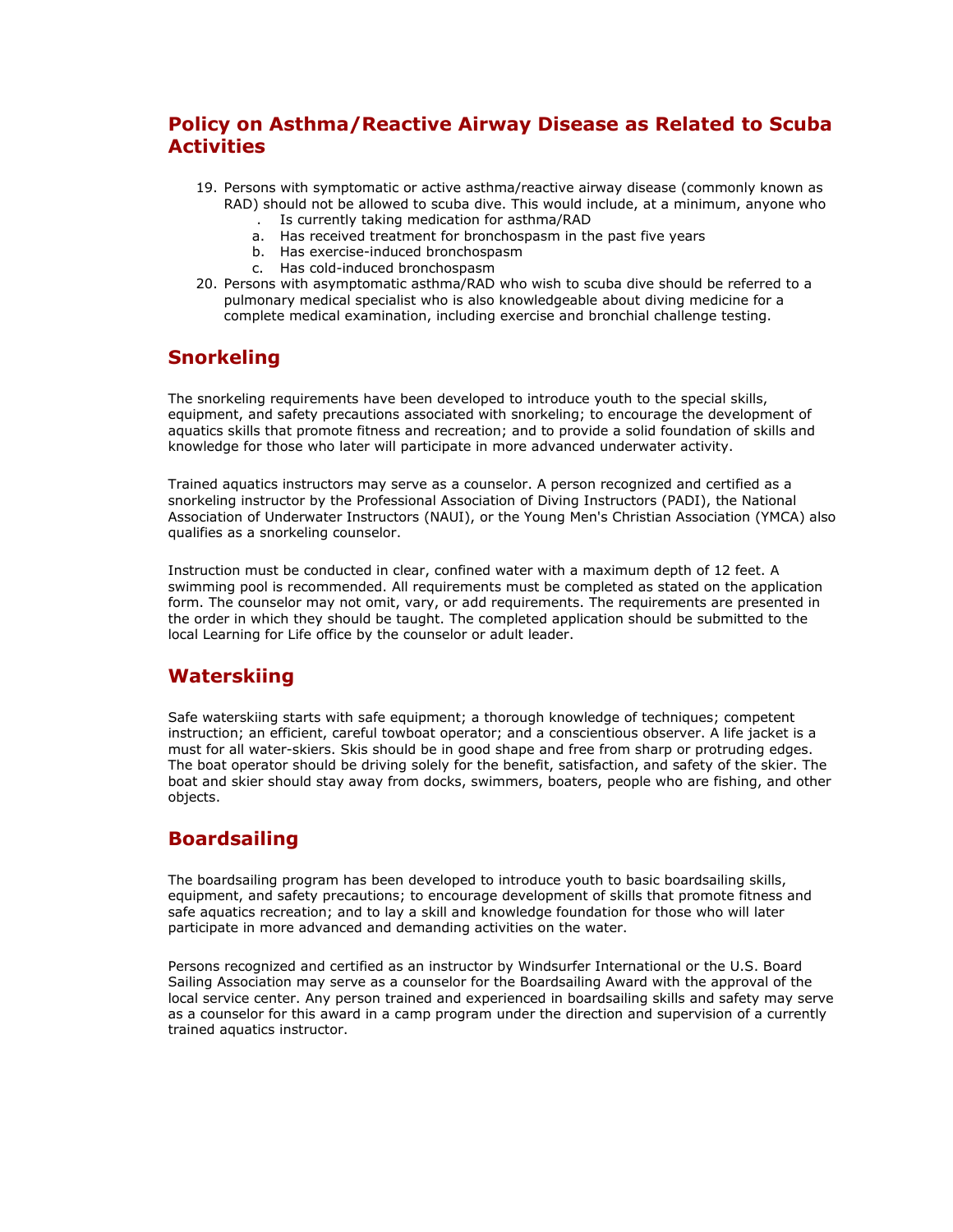# **Whitewater Safety Code**

The American Whitewater Affiliation (AWA) Safety Code:

- 21. Be a competent swimmer.
- 22. Wear a PFD.
- 23. Keep your canoe or raft under control always!
- 24. Be aware of river hazards and avoid them.
- 25. Boating alone is not recommended; the preferred minimum is three to a craft.
- 26. Be suitably equipped.
	- . Wear shoes (tennis shoes or special canoeing shoes are best).
	- a. Tie your glasses on.
	- b. Carry a knife and waterproof matches (also compass and map).
	- c. Don't wear bulky clothing that will waterlog.
	- d. Wear a crash helmet where upsets are likely.
	- e. Carry an extra paddle and canoe-repair tape.
	- f. Open canoes should have bow and stern lines (painters) securely attached. Use at least 15 feet of 1/4- or 3/8-inch rope. Secure them to the canoe so that they are readily available but will not entangle feet and legs in case of a spill.
- 27. Swim on your back in fast water, keeping your feet and legs downstream and high. Keep watching ahead.
- 28. When you start to spill, keep the upstream gunwale high.
- 29. If you do spill, hang on to your canoe and get to the upstream end. (Note: If you are heading into rough rapids and quick rescue is not expected, or if the water is numbing cold, then swim for shore or a rock where you can climb out of the water.)
- 30. When you are with a group:
	- . Organize the group to even out canoeing ability.
	- a. Keep the group compact for mutual support.
	- b. Don't crowd rapids! Let each canoe complete the run before the next canoe enters.

Each canoe is responsible for the canoe immediately behind it.

# **Camping and Hiking**

# **Age Guidelines**

Learning for Life has established the following guidelines for participation in camping activities:

- **Overnight camping by pre-K, kindergarten and first-grade Learning for Life groups is not approved, and certificates of liability insurance will not be provided by Learning for Life.**
- **Second- to eighth-graders may participate in a resident overnight camping program covering at least two nights and operating in an established camp approved by the participating organization connected with the Learning for Life group or post. (Groups/posts with coed camping must provide coed leadership.)**
- **High school-age Learning for Life participants and Explorers may camp in an established camp approved by the participating organization connected with the Learning for Life group or post. (Groups or posts with coed camping must provide coed leadership.)**
- **All participating youth in Exploring are eligible to participate in post, club, local Learning for Life, and national Exploring activities.**

Leaders should not bring along a child who does not meet these age guidelines.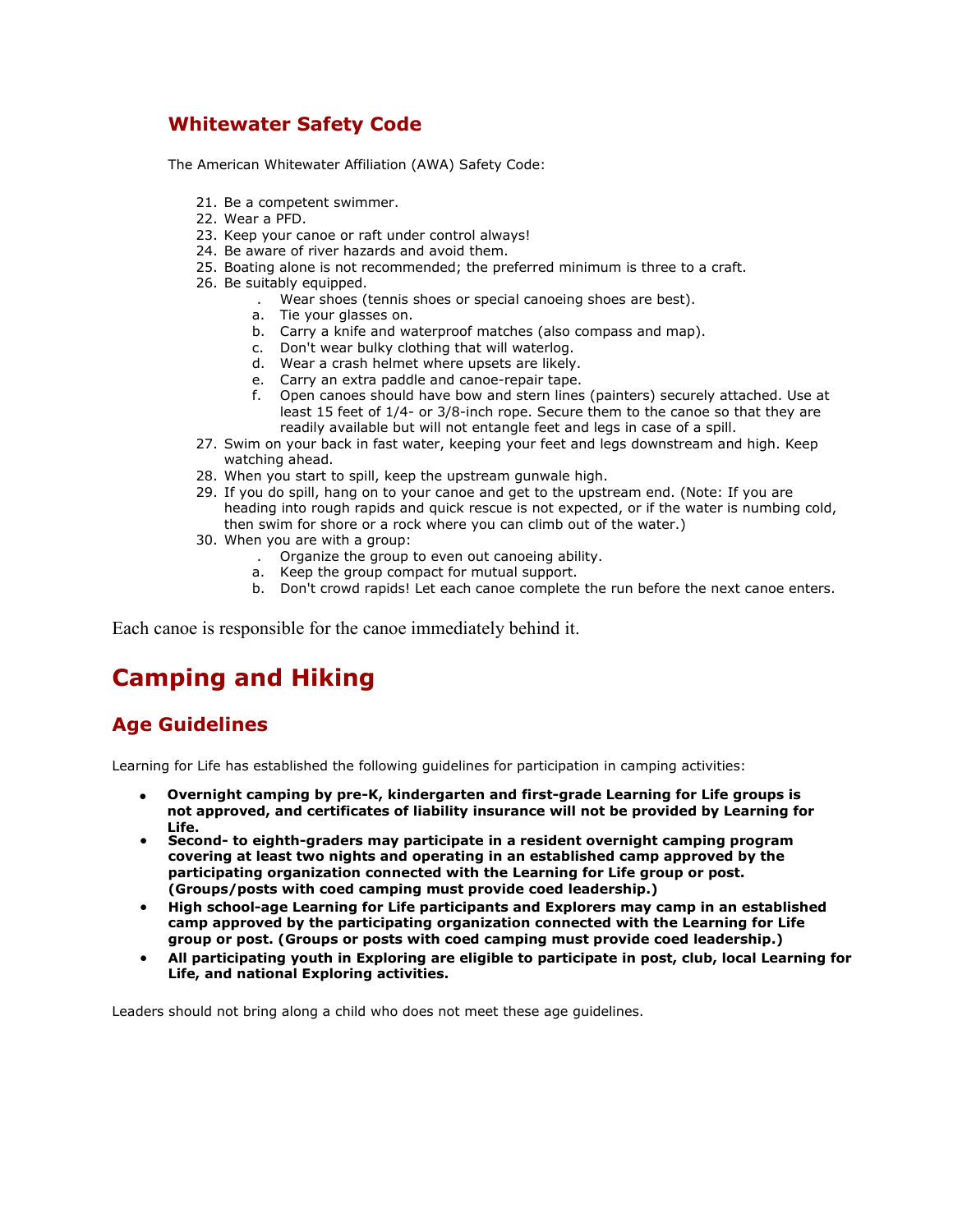## **Wilderness Camping**

Wilderness camping can be a great experience for your post or group. However, you must plan well and anticipate any potential problems that might occur. Safety first should be the prime objective in your post plans. Inform all contacts in writing of your plans, including dates, times, routes, and most important, the time of return.

# **Trail Safety**

Alertness and care in all that is done on the trail, and performing within the group's known capabilities, are among the best preventive measures against accidents. Most common outdoor injuries are blisters, cuts, sprains, strains, bruises, and fractures. Hikers also may become lost or get caught in storms, and they often panic as a result. Avoidable tragedies may occur if campers and leaders lack the skills and knowledge to deal with the problems encountered. Leaders must alert youth participants to the dangers of unusual environment with proper instructions on fire safety, orienteering, and safe travel.

Leaders must instruct those in their groups to stay together on well-established trails, avoid loose rocks (especially on descent), and avoid dangerous ledges, cliffs, and areas where a fall might occur.

It is required that at least one person in the group be currently certified in first aid through the American Red Cross, Boy Scouts of America, American Heart Association, city and county health departments, hospitals, or fire departments for a trek lasting overnight.

Your Learning for Life office has an abundance of literature related to proper procedures and guidelines for a group on a trail.

## **Beware of Lightning**

There are more fatalities from lightning strikes than storms such as tornados, etc. Be aware when in an area of danger when lightning is present.

# **Lightning Safety Rules**

- Stay away from open doors and windows, fireplaces, radiators, stoves, metal pipes, sinks, and plugin electrical appliances.
- Don't work on fences, telephone lines, power lines, pipelines, etc. Don't use the telephone; lightning may strike telephone wires outside.
- Don't handle flammable materials in open containers.
- Don't use metal objects, such as fishing rods and golf clubs. Golfers wearing spiked shoes are particularly good lightning rods.
- Stop tractor work, especially when the tractor is pulling metal equipment, and dismount. Tractors and other implements in metallic contact with the ground are often struck by lightning.
- Get out of the water and off small boats.
- Stay in the car if you are traveling. Automobiles offer excellent lightning protection.
- When no shelter is available, avoid the highest object in the area. If only isolated trees are nearby, the best protection is to crouch in the open, keeping twice as far away from isolated trees as the trees are high.
- Avoid hilltops, open spaces, wire fences, metal clotheslines, exposed sheds, and any electrically conducted elevated objects.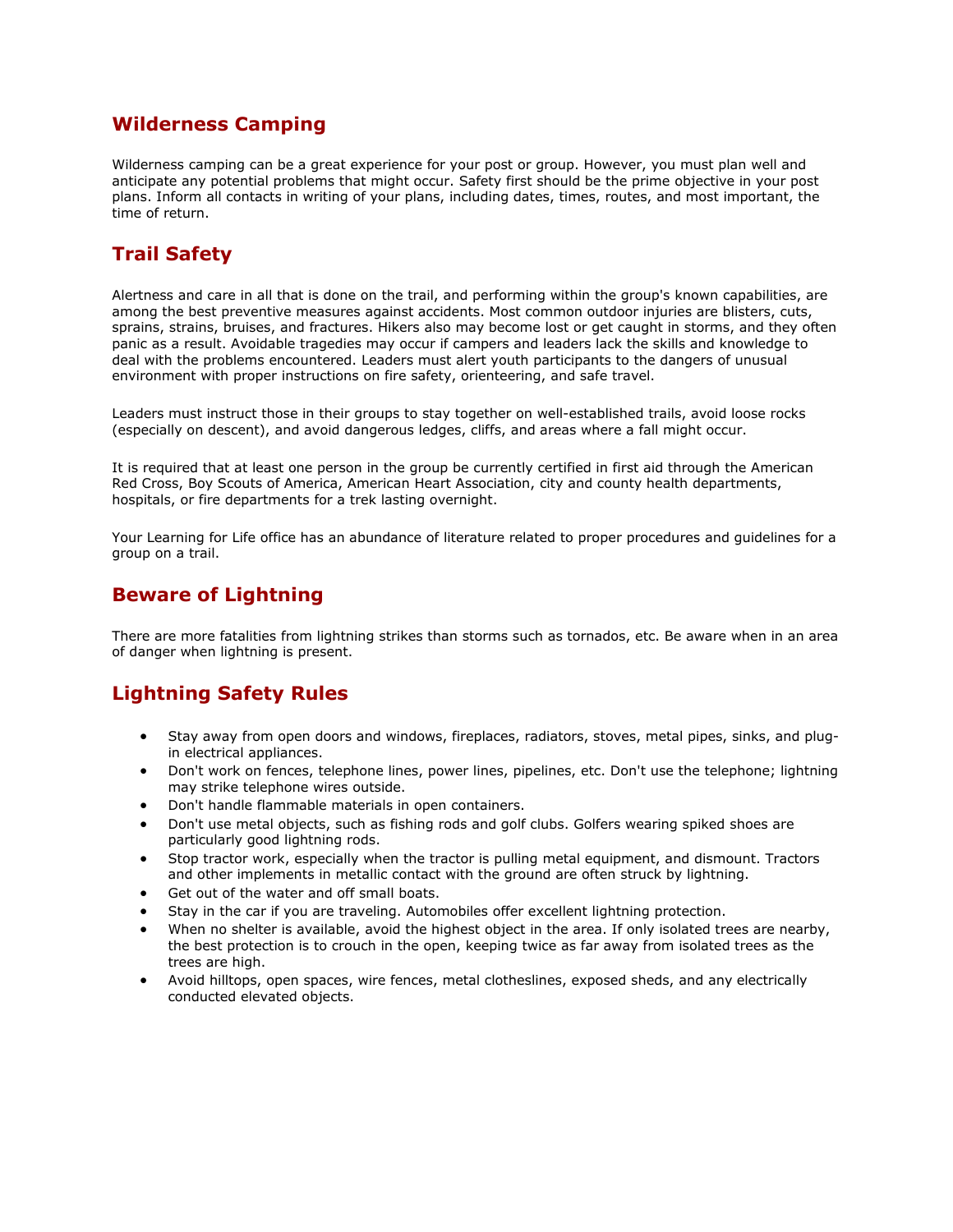## **Pure Drinking Water**

A constant supply of pure drinking water is essential. Serious illness can result from drinking unpurified water. Protect your health. Don't take a chance on using water that you are not sure of.

## **Treatment of Questionable Water**

In addition to having a bad odor or taste, water from questionable sources may be contaminated by microorganisms, such as Giardia, that can cause a variety of diseases. All water of uncertain purity should be purified before use. Don't take a chance on using water that you are not sure of. To purify water, follow these steps: boil for one full minute; use iodine tablets, or water filters such as PUR, MSR, etc., found at outdoor stores.

### **Safety Practices and Emergency Preparedness**

#### *The 16 Safety Practices*

These 16 safety points, which embody good judgment and common sense, are applicable to all activities.

- 1. Qualified supervision. Every activity should be supervised by a conscientious adult who understands and knowingly accepts responsibility for the well-being and safety of the children and youth in his or her care. The supervisor should be sufficiently trained, experienced, and skilled in the activity to be confident of his or her ability to lead and teach the necessary skills and to respond effectively in the event of an emergency. Field knowledge of all applicable Learning for Life standards and a commitment to implement and follow Learning for Life policy and procedures are essential parts of the supervisor's qualifications.
- 2. Physical fitness. For each youth participant in any potentially strenuous activity, the supervisor should receive a complete health history from a health-care professional, parent, or guardian. Adult participants and youth involved in higher-risk activities (e.g., scuba diving) may have to undergo professional evaluation in addition to completing the health history. The supervisor should adjust all supervision, discipline, and protection to anticipate potential risks associated with individual health conditions. Neither youth nor adults should participate in activities for which they are unfit. To do so would place both the individual and others at risk.
- 3. Buddy system. The "buddy system" has shown that it is always best to have at least one other person with you and aware at all times of your circumstances and what you are doing in any outdoor or strenuous activity.
- 4. Safe area or course. A key part of the supervisor's responsibility is to know the area or course for the activity and to determine that it is well-suited and free of hazards.
- 5. Equipment selection and maintenance. Most activity requires some specialized equipment. The equipment should be selected to suit the participants and the activity and include appropriate safety and program features. The supervisor should also check equipment to determine whether it is in good condition for the activity and make sure it is kept properly maintained while in use.
- 6. Personal safety equipment. The supervisor must ensure that every participant has and uses the appropriate personal safety equipment. For example, activity afloat requires that each participant properly wear a personal flotation device (PFD); bikers, horseback riders, and whitewater kayakers need helmets for certain activities; skaters need protective gear; and all need to be dressed for warmth and utility as the circumstances require.
- 7. Safety procedures and policies. For most activities, common-sense procedures and standards can greatly reduce any risk. These should be known and appreciated by all participants, and the supervisor must ensure compliance.
- 8. Skill level limits. Every activity has a minimum skill level, and the supervisor must identify and recognize this level and be sure that participants are not put at risk by attempting any activity beyond their abilities.
- 9. Weather check. The risks of many outdoor activities vary substantially with weather conditions. Potential weather hazards and the appropriate responses should be understood and anticipated.
- 10. Planning. Safe activity follows a plan that has been conscientiously developed by the experienced supervisor or other competent source. Good planning minimizes risks and also anticipates contingencies that may require an emergency response or a change of plan.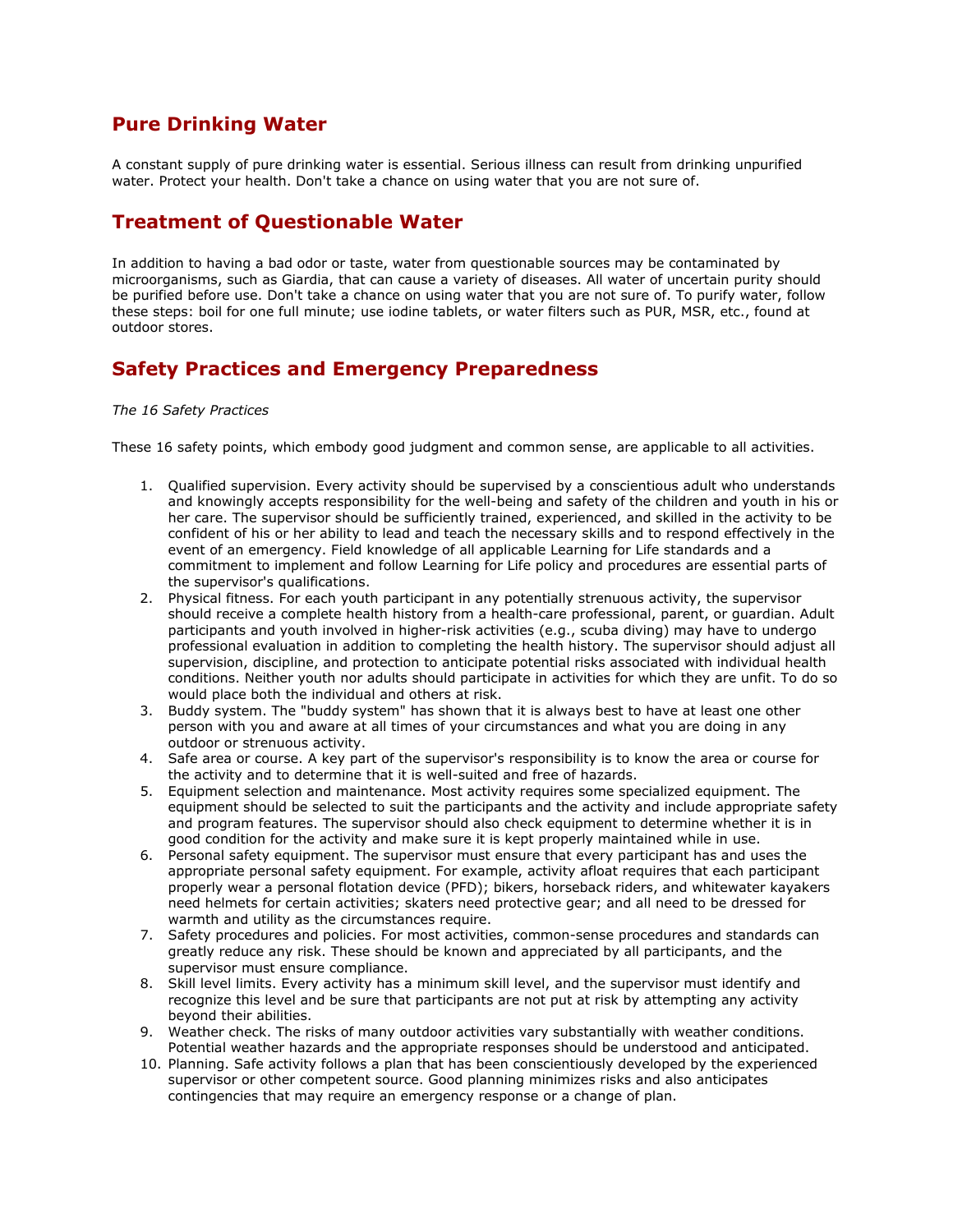- 11. Communications. The supervisor needs to be able to communicate effectively with participants as needed during the activity. Emergency communications also need to be considered in advance for any foreseeable contingencies.
- 12. Permits and notices. Learning for Life outing permits, government or landowner authorization, and any similar formalities are the supervisor's responsibility when such are required. Appropriate notification should be directed to parents, enforcement authorities, landowners, and others as needed, before and after the activity.
- 13. First-aid resources. The supervisor should determine what first-aid supplies to include among the activity equipment. The level of first-aid training and skill appropriate for the activity also should be considered. An extended trek over remote terrain obviously may require more first-aid resources and capabilities than an afternoon activity in a local community. Whatever is needed should be available.
- 14. Applicable laws. Learning for Life safety policies generally parallel or exceed legal mandates, but the supervisor should confirm and ensure compliance with all applicable regulations or statutes.
- 15. CPR resources. Any strenuous activity or remote trek could present a cardiac emergency. Aquatic programs may involve cardiopulmonary emergencies. It is strongly recommended that a person (preferably an adult) trained in cardiopulmonary resuscitation (CPR) be part of the leadership for any Learning for Life program. This person should be available for strenuous outdoor activity.
- 16. Discipline. No supervisor is effective if he or she cannot control the activity and individual participants. Youth must respect their leaders and follow their directions.

The general policy of Learning for Life is to train youth to do safely the many things they normally do, such as swimming and boating, handling firearms, and outdoor equipment while hiking and camping.

Perhaps the most critical test of your preparedness will be in a time of emergency. Developing and rehearsing an emergency action plan will add precious time needed for response to a crisis. This is true on a day trip and all other activities. A plan should include

- 1. The name of the person in charge
- 2. Action to be taken
- 3. Alternatives
- 4. The names of the people and agencies to notify
- 5. Location of law enforcement
- 6. Fire and health facilities information
- 7. Evacuation procedures.

Whenever an emergency occurs in which a person needs medical care beyond simple first aid, leaders should immediately notify the parent or next of kin. In case of a missing participant or a fatality, notify the Learning for Life executive after notifying local authorities and emergency medical services. A list of emergency telephone numbers should be kept as a part of the first aid kit.

# **Reporting Deaths or Serious Injury**

Adult leaders are responsible for informing their local Learning for Life executive, as soon as possible, of a death or serious injury or illness. A serious injury or illness is defined as unconsciousness, hospital admission, or surgical intervention.

Leaders should be prepared to give these specific facts:

- WHO?—The name and age of the subject and the name and complete address of parent(s) or next of kin
- WHEN?—Date and time of day
- WHERE?—Location and community
- WHAT?—Nature of illness or accident
- HOW?—How the injury occurred, if known, e.g., swimming, boating, hiking, etc.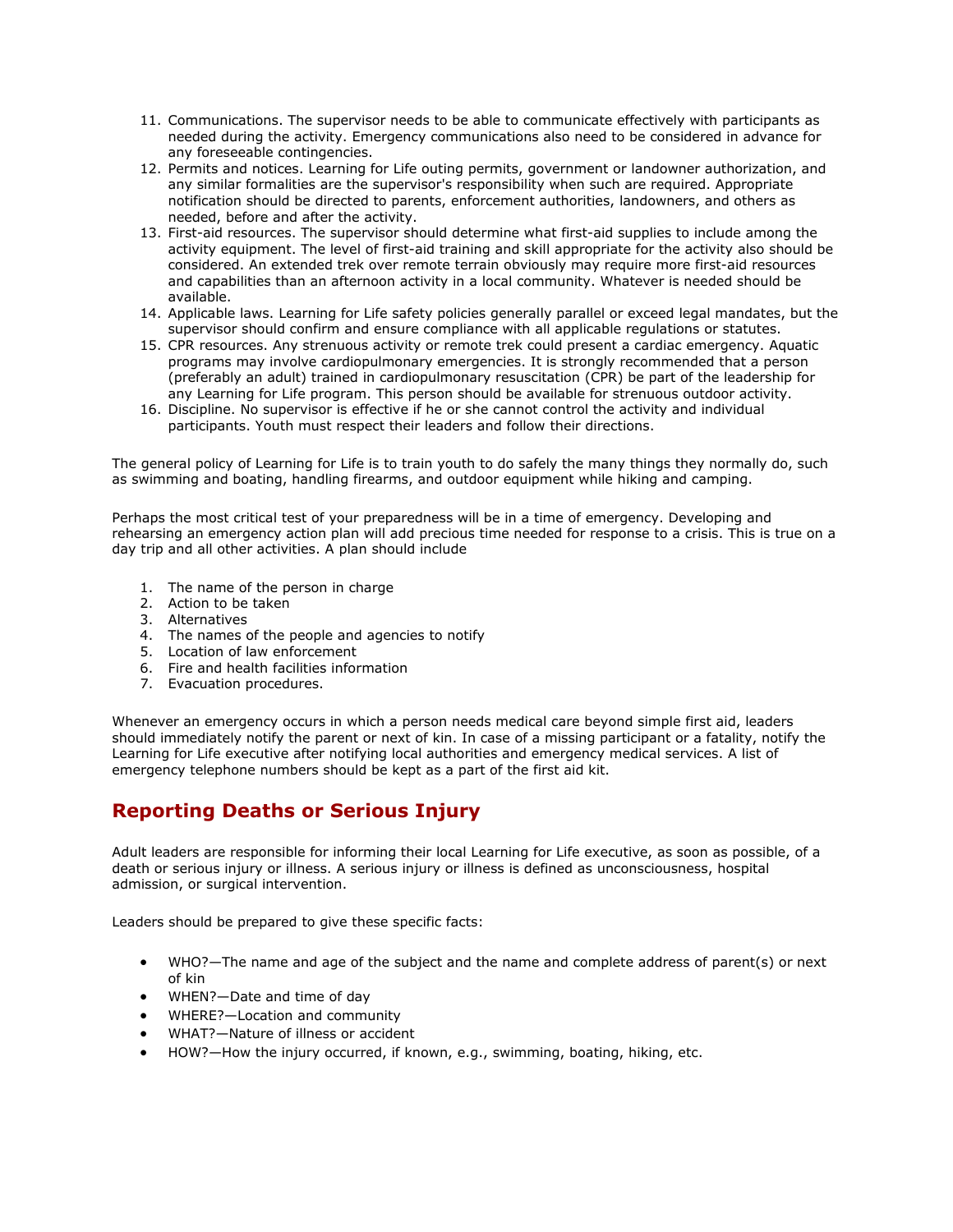The local Learning for Life executive has the responsibility to speak to the media. Parents or next of kin will be informed by personal contact before any release is made to the public.

Non-serious injuries need not be reported. It is recommended that a report be prepared regarding each such incident and maintained for future reference.

## **Emergency Phone Number List**

- 1. Location of trip or expedition
- 2. Location of nearest town(s), city(ies), or phone(s)
- 3. Name and phone number of nearest doctor, hospital, or medical facility
- 4. Name and phone number of nearest county sheriff's department
- 5. Name and phone number of nearest state or federal park station
- 6. Phone number of highway patrol
- 7. Phone number of local Learning for Life executive

## **Property Smart**

Explorers and Learning for Life participants are often privileged to use the land and property of others for hiking, camping, and other activities. This privilege carries important responsibilities regarding care, courtesy, and cleanliness.

Carelessness is regrettable and must be avoided at all times. On the other hand, deliberate vandalism is a criminal act and is forbidden. Everyone has an obligation to do his or her best to care for and protect every property that he or she visits.

All youth and leaders should follow these guidelines:

- 1. Obtain permission early and confirm just prior to arrival.
- 2. Learn and obey all rules and policies.
- 3. Park in designated areas.
- 4. If trail markers are needed, use ones that can be removed when leaving.
- 5. When crossing personal property, seek permission.
- 6. Be careful not to harm livestock.
- 7. Use extreme care when using a fire in the outdoors. A backpacking stove is much more efficient for cooking on the trail.
- 8. Carry all trash out in plastic bags; don't leave any trace behind.
- 9. When departing, thank the owner. Send a letter of thanks later.
- 10. Participants are encouraged to do a service project in the area when possible.

### **Hantavirus**

Hantavirus is a deadly virus that was first recognized as a unique health hazard in 1993. Outbreaks have been principally limited to the Four Corners region of Arizona, New Mexico, Utah, and Colorado.

Hantavirus is spread through the urine and feces of infected rodents. It is an airborne virus. A person is infected by breathing in particles released into the air when infected rodents, their nests, or their droppings are disturbed. This can happen when a person is handling rodents, disturbing rodent nests or burrows, cleaning buildings where rodents have made a home, or working outdoors. The virus will die quickly when exposed to sunlight.

Symptoms of Hantavirus include fever, chills, muscle aches, nausea, vomiting, diarrhea, abdominal pain, and a dry, nonproductive cough. If you suspect that someone has been infected, consult a physician immediately.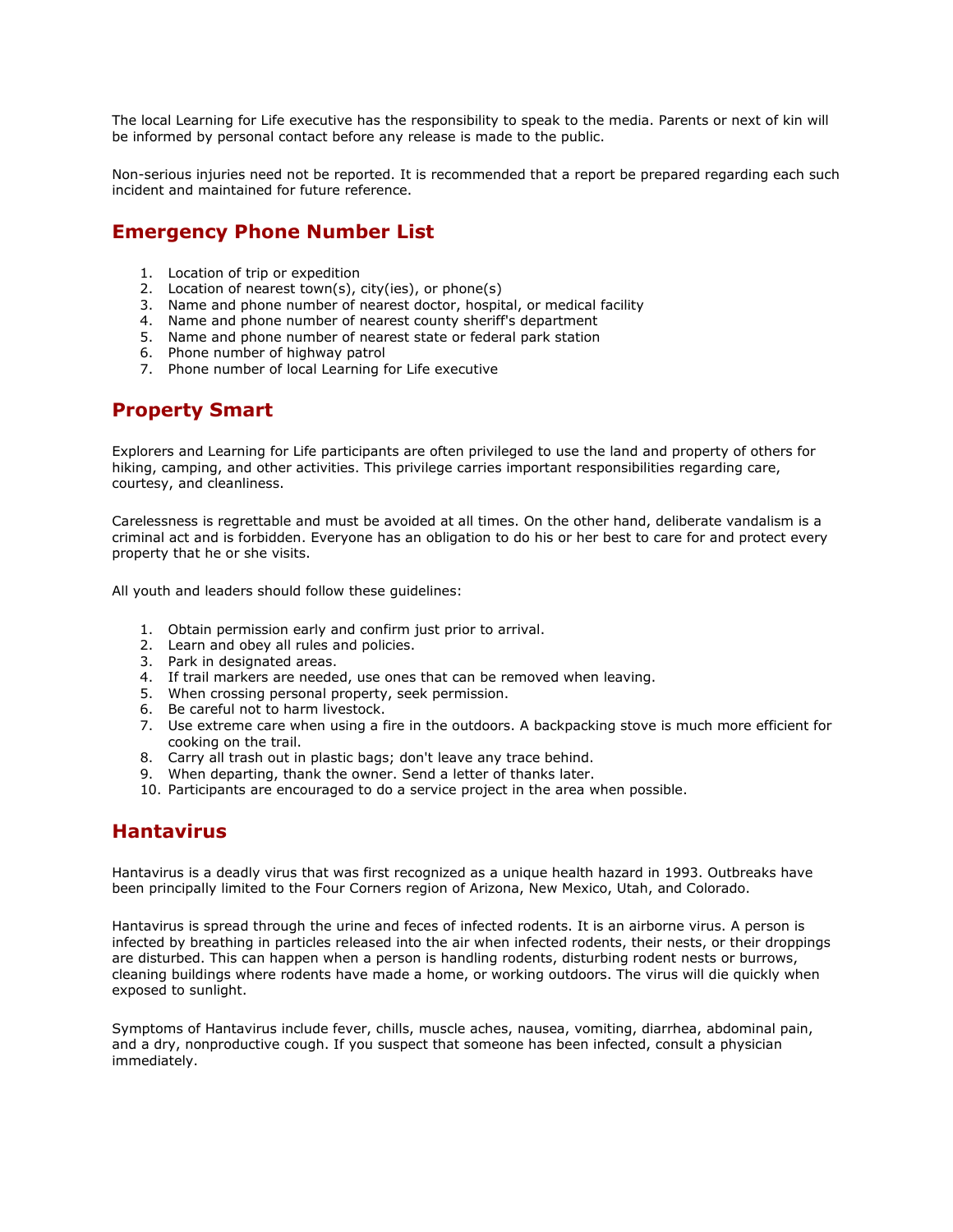# **Rabies Prevention**

Although rabies in humans is rare in the United States, the Center for Disease Control and Prevention (CDC) reports that more than 22,000 people in this country require vaccination each year after being exposed to rabid or potentially rabid animals. States with the highest number of reported cases include New York, New Jersey, Connecticut, New Mexico, Texas, Massachusetts, Pennsylvania, North Carolina, New Hampshire, Maryland, and parts of northern California.

Leaders can help prevent exposure by reminding youth to steer clear of wild animals and domestic animals that they don't know. If someone is scratched or bitten by a potentially rabid animal, leaders should

- Wash the wound thoroughly with soap and water.
- Call a doctor or a hospital emergency room.
- Get a description of the animal.
- Notify the local animal control office, police department, or board of health.

# **Drug, Alcohol, and Tobacco Use and Abuse**

**Learning for Life prohibits the use of alcoholic beverages and controlled substances at any Learning for Life activity or at any activity involving participation of youth.**

Adult leaders should support the attitude that young adults are better off without tobacco and **may not allow the use of tobacco products at any Learning for Life activity involving youth participants.**

All Learning for Life functions, meetings, and activities should be conducted on a smoke-free basis, with smoking areas located away from all participants.

# **First Aid**

First aid is the first help or immediate care given someone who has suddenly sickened or been hurt in an accident. It is important that one person in each outing group be trained in the principles of first aid and knows how and when to put this knowledge to the best use.

It is strongly recommended that adult leaders in Learning for Life avail themselves of CPR and first-aid training by the American Red Cross, Boy Scouts of America, American Heart Association, city and county health departments, hospitals, or fire departments to be aware of the latest techniques and procedures.

### **First-Aid Kits**

A first-aid kit well-stocked with the basic essentials is indispensable. Choose one that is sturdy and lightweight, yet large enough to hold the contents so that they are readily visible and so that any one item may be taken out without unpacking the whole kit. Keep a list of contents readily available for easy refilling. Keep the kit in a convenient location. Make one person responsible for keeping the kit filled and available when needed. Quantities of suggested items for your first-aid kit depend on the size of your group and local conditions. Latex gloves, eye protection, and mouth-barrier devices for CPR should be included.

# **Cardiopulmonary Resuscitation (CPR)**

This specialized skill to endeavor to revive victims of cardiac arrest (no breathing, no pulse) may be taught to Explorers by an instructor currently certified by the American Red Cross, Boy Scouts of America, American Heart Association, city and county health departments, hospitals, or fire departments.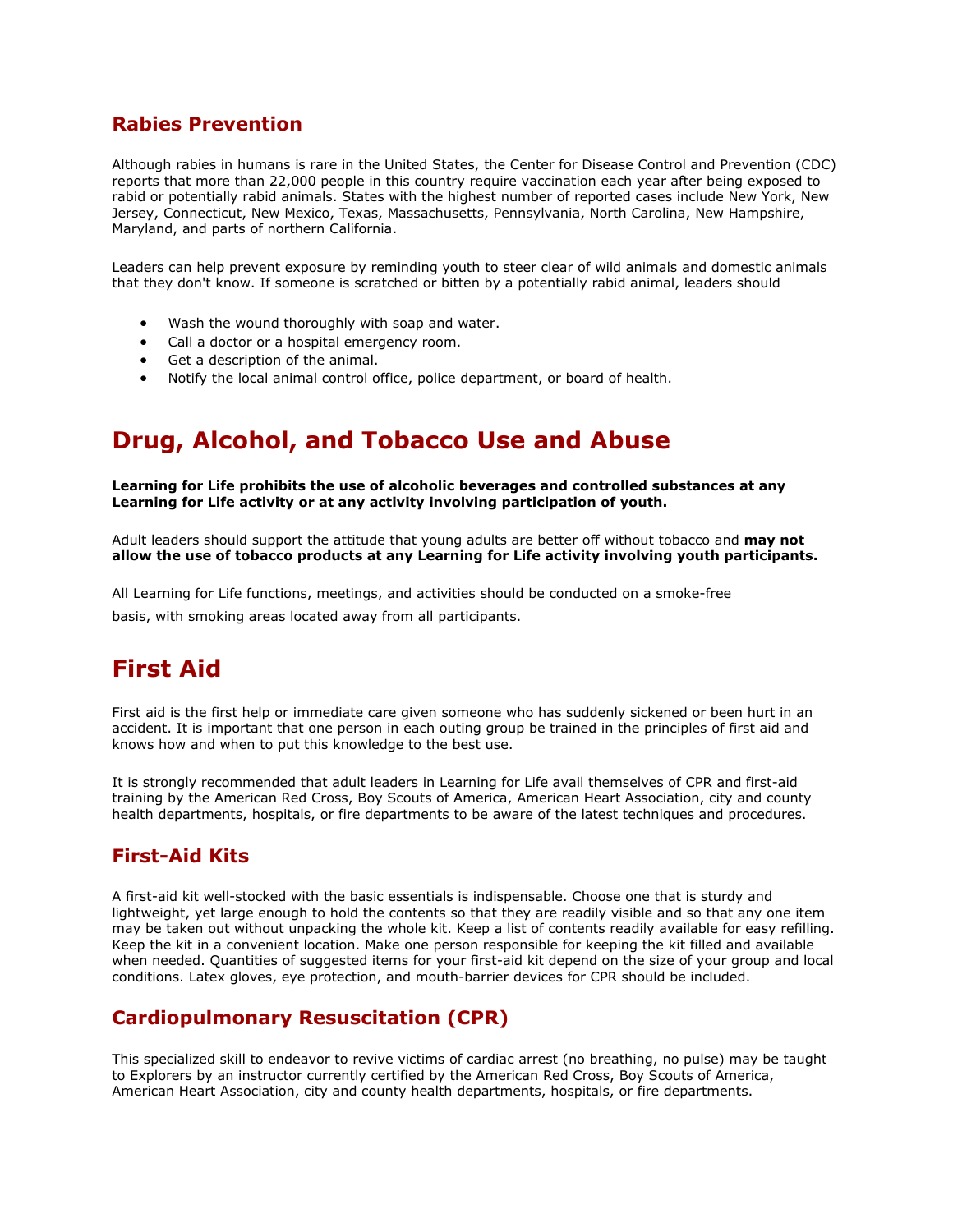# **Protection Considerations for Blood-borne Pathogens**

Many people are concerned about the rapid spread of HIV (the AIDS virus) and try to avoid exposing themselves to this hazard. Health professionals and volunteers in Learning for Life may find they are faced with special concerns in this regard. Therefore, we must know how to act and how to instruct the youth we lead. Recognize that often the victims we treat with first aid are friends and family participants whose health we are familiar. Therefore, in such cases, except when we know they have infectious diseases, we should not hesitate to treat them.

Treat all blood as if it were contaminated with blood-borne viruses. Do not use bare hands to stop bleeding; always use a protective barrier. Always wash exposed skin areas with hot water and soap immediately after treating the victim. The following equipment is to be included in all first-aid kits and used when rendering first aid to those in need:

- Latex gloves, to be used when stopping bleeding or dressing wounds
- A mouth-barrier device for rendering rescue breathing or CPR
- Plastic goggles or other eye protection to prevent a victim's blood from getting into the rescuer's eyes in the event of serious arterial bleeding
- Antiseptic, for sterilizing or cleaning exposed skin area, particularly if there is no soap or water available

Individuals who might have been exposed to another's blood and body fluids should know the following:

- 1. Make knowledge of exposure known to youth and adult leaders.
- 2. As a precaution, adult volunteers or youth participants should consider vaccination against hepatitis B.
- 3. If a vaccination is recommended, any adult volunteers and youth participants who decline the shots should sign a refusal waiver that should be retained by the local Learning for Life executive for five years.

# **Near-drowning**

*Near-drowning* is a term used to describe a fatality that occurs several hours after resuscitation via CPR of a drowning victim. Lung damage and pneumonia are possible after revival, so all victims should be hospitalized for 24 hours after any incident.

# **Air Guns and Firearms**

The purpose of this policy is to restrict the use of firearms for hunting trips to Explorer posts where adequate safety procedures are followed. All participants are required to obtain necessary permits and licenses from state and federal agencies. High school Learning for Life participants may participate in a program using rifles/air rifles or shotguns as a part of a certified rifle range and supervised by a qualified range instructor.

Learning for Life recognizes the importance of teaching Law Enforcement Explorers and adult leaders the safe and responsible handling and use of air guns and firearms in a controlled environment under the supervision of a specially trained law enforcement officer designated by his or her agency as a firearms instructor, or by a NRA certified law enforcement instructor or range safety officer. Air guns are defined as simulated firearms that use comp[ressed air to discharge metal or plastic pro](http://www.learningforlife.org/lawenforcement)jectiles. There are special provisions for Law Enforcement Explorers for use of Non-Lethal Training Firearms (NLTF) and firearms that may be found in the Law Enforcement Exploring Program Guidelines and related documents listed in the Appendix Section of the Guidelines. The Guidelines may be found in the Law Enforcement Exploring section of the Learning for Life website at http://exploring.learningforlife.org/services/career-exploring/ law-enforcement/.

Middle School Explorer Club participants may not participate in activities involving pistol, semi-or automatic shooting, or non-lethal firearms.

**The possession of firearms is prohibited for individuals participating in Learning for Life/Exploring activities. There are two exceptions to this policy, the first of which is for law enforcement officers authorized to carry a firearm in the jurisdiction in which Learning for Life/Exploring activity is being conducted. The second exception is for Learning for Life/Law**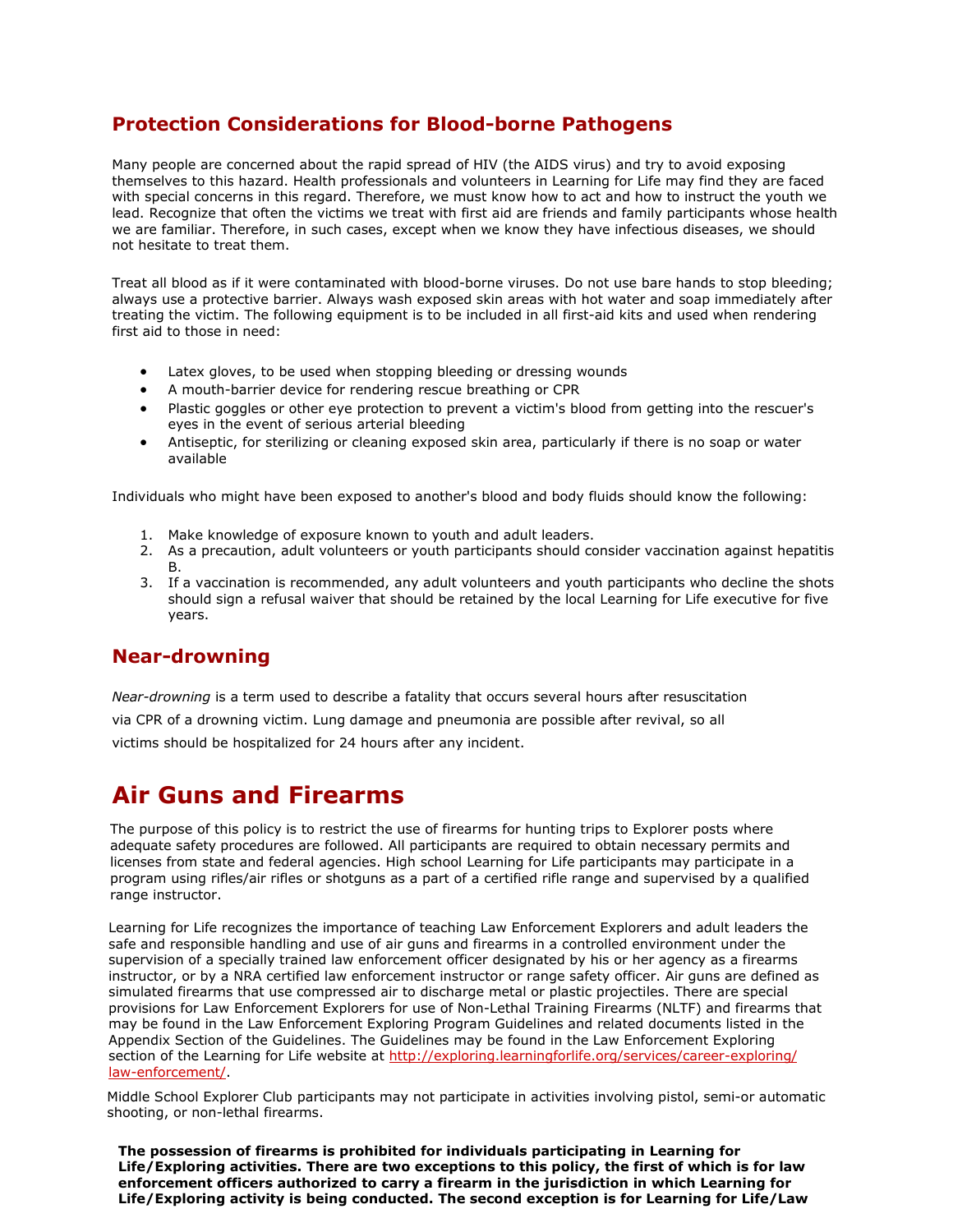**Enforcement Exploring activities where the use of firearms is approved in a controlled environment under the supervision of a specially trained law enforcement officer designated by his or her agency as a firearms instructor, or by a NRA certified law enforcement instructor or range safety officer.**

**While hunter safety education may not be required to obtain a hunting license in some states, successful completion of the respective state program is required before participating in a hunting activity.**

# **Sports and Activities**

# **Unauthorized and Restricted Activities**

**The following activities have been declared unauthorized and restricted:**

- **Middle School Explorer Club participants may not participate in activities involving pistol, semi- or automatic shooting, or non-lethal firearms.**
- **In regards to aviation activities, Middle School Explorer Club participants can participate only in the Experimental Aircraft Association's (EAA) Young Eagles activity with a certified pilot.**
- **All-terrain vehicles (ATVs) are banned from program use, UNLESS it is an approved Council program. ATVs are defined as motorized recreational cycles with three or four large, soft tires, designed for off-road use on a variety of terrains.**
- **Boxing, karate, and related martial arts—except judo, aikido, and tai chi—are not authorized activities.**
- **Chain saws and mechanical log splitters may be authorized for use only by trained individuals over the age of 18, using proper protective gear in accordance with local laws.**
- **Exploration of abandoned mines is an unauthorized activity.**
- **Varsity football teams and interscholastic or club football competition and activities are unauthorized activities.**
- **Fireworks secured, used, or displayed in conjunction with program and activities are unauthorized except where the fireworks display is conducted under the auspices of a certified or licensed fireworks control expert.**
- **The selling of fireworks as a fund-raising or money-earning activity by any group acting for or on behalf of participants, units, or districts may not be authorized by local offices.**
- **Flying in hang gliders, ultra-light airplanes, experimental-class aircraft, or hot-air balloons (whether or not they are tethered); parachuting; and flying in aircraft as part of a search-and-rescue mission are unauthorized activities.**
- **Motorized go-carts and motorbike activities are unauthorized. All motorized speed events, including motorcycles, boats, drag racing, demolition derbies, and related events, are not authorized activities for any program level.**
- **Participation in amateur or professional rodeo events is not authorized.**
- **Learning for Life prohibits the pointing of a real or non-lethal firearm at any individual during any type of activity. The only exception to this policy is for Law Enforcement Exploring activities where Non-Lethal Training Firearms (NLTF) may be used for training purposes. NLTF are described as replicas of firearms that are designed to look and feel authentic and may discharge a non-lethal laser beam or solid projectile (i.e., paintball or plastic pellet such as used in the popular Airsoft simulated firearms). NLTF that discharge metal projectiles are prohibited. The use of NLTF is authorized for Law Enforcement**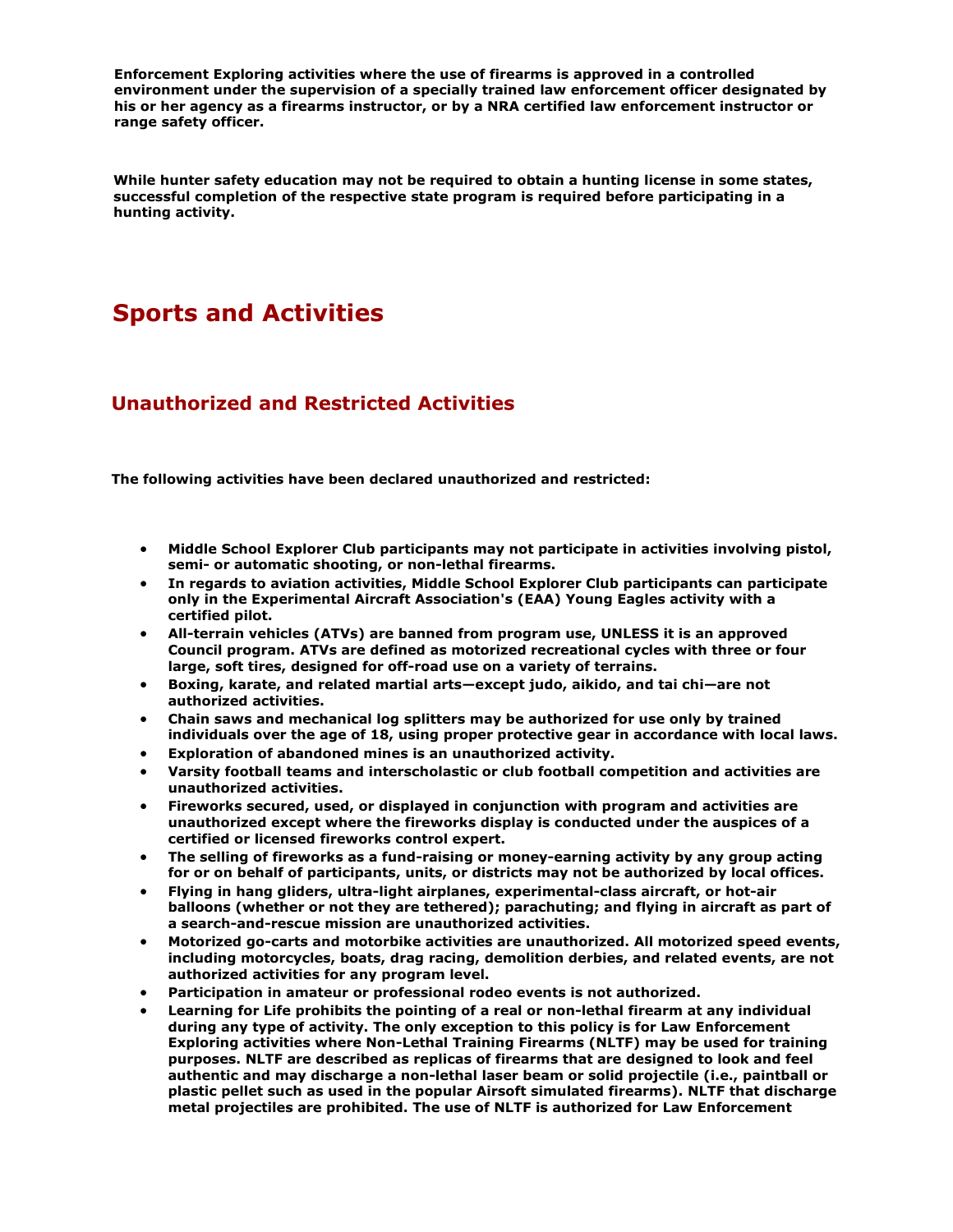**Exploring training only and may not, under any circumstances, be used for recreational activities where there is no clear learning objective(s), close supervision or justifiable training purpose. NLTF may only be used while under the supervision of specially trained law enforcement officers designated by his or her agency as a firearms instructor, or by a National Rifle Association (NRA) law enforcement and/or NLTF certified instructor or range safety officer. Lastly, NLTF may only be used in accordance with established safety standards and protocol as outlined in the NLTF policy for Law Enforcement Exploring.**

- **Motorized personal watercraft, such as jet skis, are not authorized for use in aquatics activities, and their use should not be permitted in or near Learning for Life program areas.**
- **Hunting is not an authorized Learning for Life curriculum-based program activity, although hunting safety is part of the program curriculum.**

**(The purpose of this policy is to restrict curriculum-based programs from conducting hunting trips. However, this policy does not restrict Explorer posts from conducting hunting trips or special adult hunting expeditions provided that adequate safety procedures are followed and that all participants have obtained necessary permits and/or licenses from either state or federal agencies. While hunter safety education might not be required prior to obtaining a hunting license, successful completion of the respective state voluntary program is required before participating in the activity.)**

- **The possession of firearms is prohibited for individuals participating in Learning for Life/Exploring activities. There are two exceptions to this policy, the first of which is for law enforcement officers authorized to carry a firearm in the jurisdiction in which Learning for Life/Exploring activity is being conducted. The second exception is for Learning for Life/Law Page 2 of 3 Enforcement Exploring activities where the use of firearms is approved in a controlled environment under the supervision of a specially trained law enforcement officer designated by his or her agency as a firearms instructor, or by a NRA certified law enforcement instructor or range safety officer.**
- **Parasailing, or any activity in which a person is carried aloft by a parachute, parasail, kite, or other device towed by a motorboat or by any other means, is unauthorized.**
- **All activities related to bungee cord jumping (sometimes called shock-cord jumping) are unauthorized.**
- **Technical tree-climbing with ropes and harnesses is unauthorized Learning for Life activity. There are no uniform standards. There is no available method to measure the weight bearing capacity of the tree limb and no backup procedure if the limb breaks**
- **The use of electronic self-defense devices (i.e., Taser, Stun Guns, etc.) by participants in Learning for Life activities is prohibited.**
- **The use of chemical repellents (pepper spray, tear gas, etc.) by participants in Learning for Life activities is prohibited. The only exception to the policy, as set forth in Section 2.12 of the Law Enforcement Exploring Program Guidelines, is for Law Enforcement Explorers who are permitted to volunteer, with certain restrictions, to be exposed to Oleoresin Capsicum (pepper spray) for familiarization purposes in a controlled training exercise.**

# **Parade Floats and Hayrides**

Learning for Life prohibits the transportation of passengers in the backs of trucks or on trailers. This rule may be tempered for parade floats or hayrides, however, provided that the following guidelines are strictly followed to prevent injuries:

- 1. Transportation on the truck or trailer to and from the parade or hayride site is not allowed.
- 2. Those people riding, whether seated or standing, must be able to hold on to something stationary.
- 3. Legs should not hang over the side.
- 4. Flashing lights must illuminate a vehicle used for a hayride after dark, or the vehicle must be followed by a vehicle with flashing lights.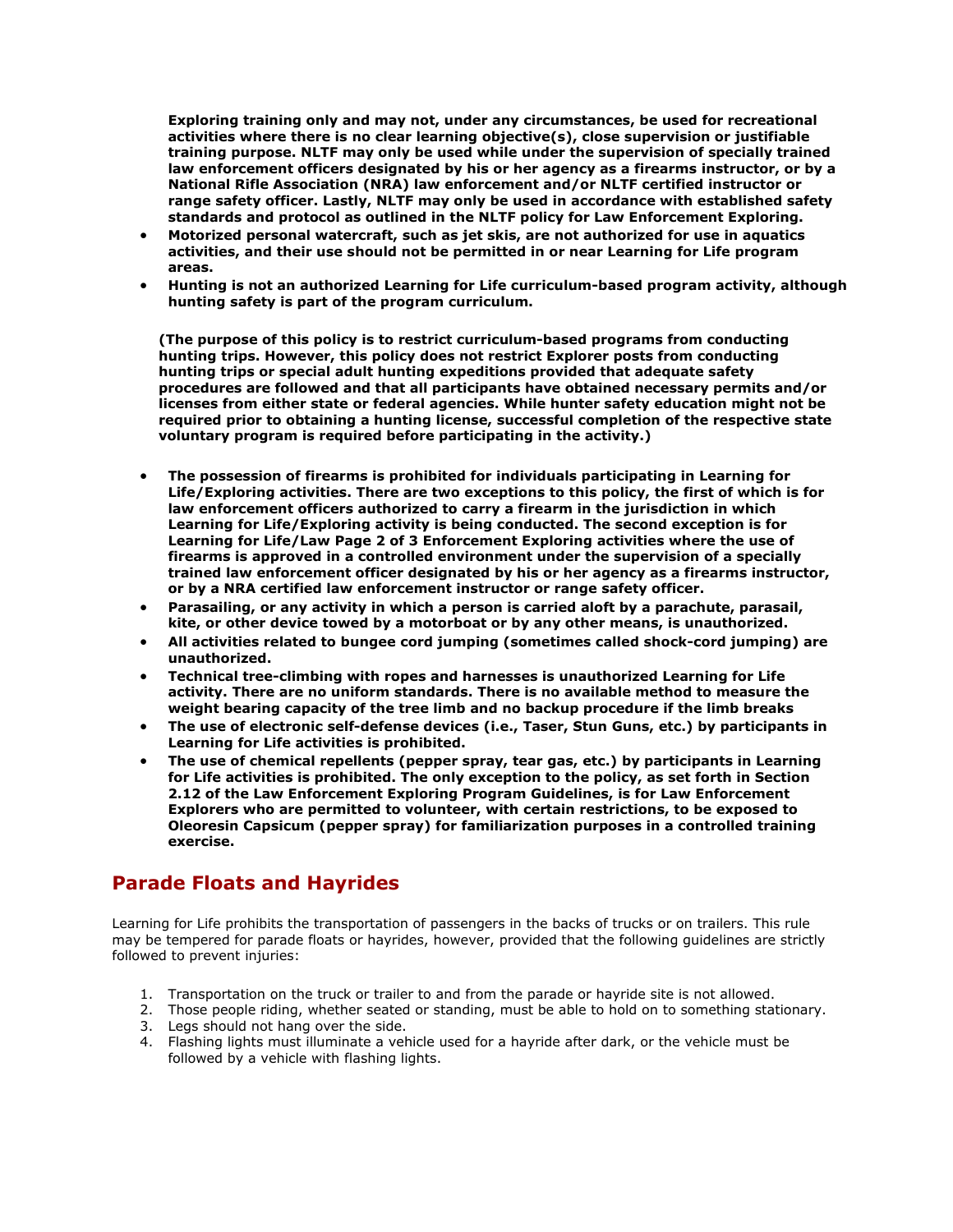# **Post/Club Fund-raisers**

Include these safety considerations when planning a post/club fund-

- raiser: Money-earning projects should be suited to the ages and abilities of youth participants.
	- 2. Proper adult supervision should be provided.
	- 3. Youth should engage in money-earning projects only in neighborhoods that are safe and familiar and should use the buddy system.
	- 4. Leaders must train youth participants never to enter the home of a stranger and to know whom to contact in case of an emergency.
	- 5. Youth participants should be familiar with safe pedestrian practices and participate during daylight hours only.
	- 6. Adhere to all compliance requirements:
		- a. Check local statutes regarding solicitation rules and permits.
		- b. A fund-raising permit must be obtained from the local Learning for Life executive.

# **Climbing and Rappelling**

1. Qualified Supervision

All climbing and rappelling must be supervised by a mature, conscientious adult who is at least 21 years of age and understands the risks inherent to these activities. This person knowingly accepts responsibility for the well-being and safety of the youth in his or her care. This adult supervisor is trained in and committed to compliance with the eight points of the Climb On Safely procedure. One additional adult who is at least 18 years of age must also accompany the post/club. Units with more than 10 uth in the same climbing/rappelling session must have an additional adult leader at least 18 years of age for each 10 additional youth participants. In other words, a group of 11 to 20 youths requires at least three adult leaders; a group of 21 to 30 youths would require four adult leaders, and so on.

The adult supervisor is responsible for ensuring that someone in the group is currently certified in American Red Cross Standard First Aid and CPR (a 6.5-hour course). In addition, the two-hour module "First Aid—When Help Is Delayed" is required. A course of equivalent length and content from another nationally recognized organization can be substituted. A higher level of certification such as emergency medical technician (EMT), licensed practical nurse (LPN), registered nurse (RN), and licensed health-care practitioner is also acceptable. American Red Cross Emergency Response, a 43.5-hour course that includes CPR, is highly recommended.

2. Qualified Instructors

A qualified rock climbing/rappelling instructor who is at least 21 years of age must supervise all climbing/rappelling activities. The climbing/rappelling instructor has successfully completed a minimum of 10 hours of climbing/rappelling instructor training from a nationally or regionally recognized organization, climbing school, college-level climbing/rappelling course, or is a qualified climbing/rappelling instructor. Local Youth Protection training is required for all instructors. A Project COPE director or instruction fulfills this requirement.

3. Physical Fitness

Any climbing/rappelling activity requires evidence of fitness—at least a current Personal Health and Medical Record, Class 1, or a complete health history from a parent or legal guardian. The adult supervisor should adapt all supervision, discipline, and precautions to anticipate any potential risks associated with individual health conditions.

If a significant health condition is present, an examination by a licensed health-care practitioner should be required by the adult supervisor before permitting participation in climbing/rappelling. The adult supervisor should inform the climbing/rappelling instructor about each participant's medical conditions.

4. Safe Area

All climbing/rappelling activities must be conducted using an established or developed climbing/rappelling site or facility. A qualified climbing/rappelling instructor should survey the site in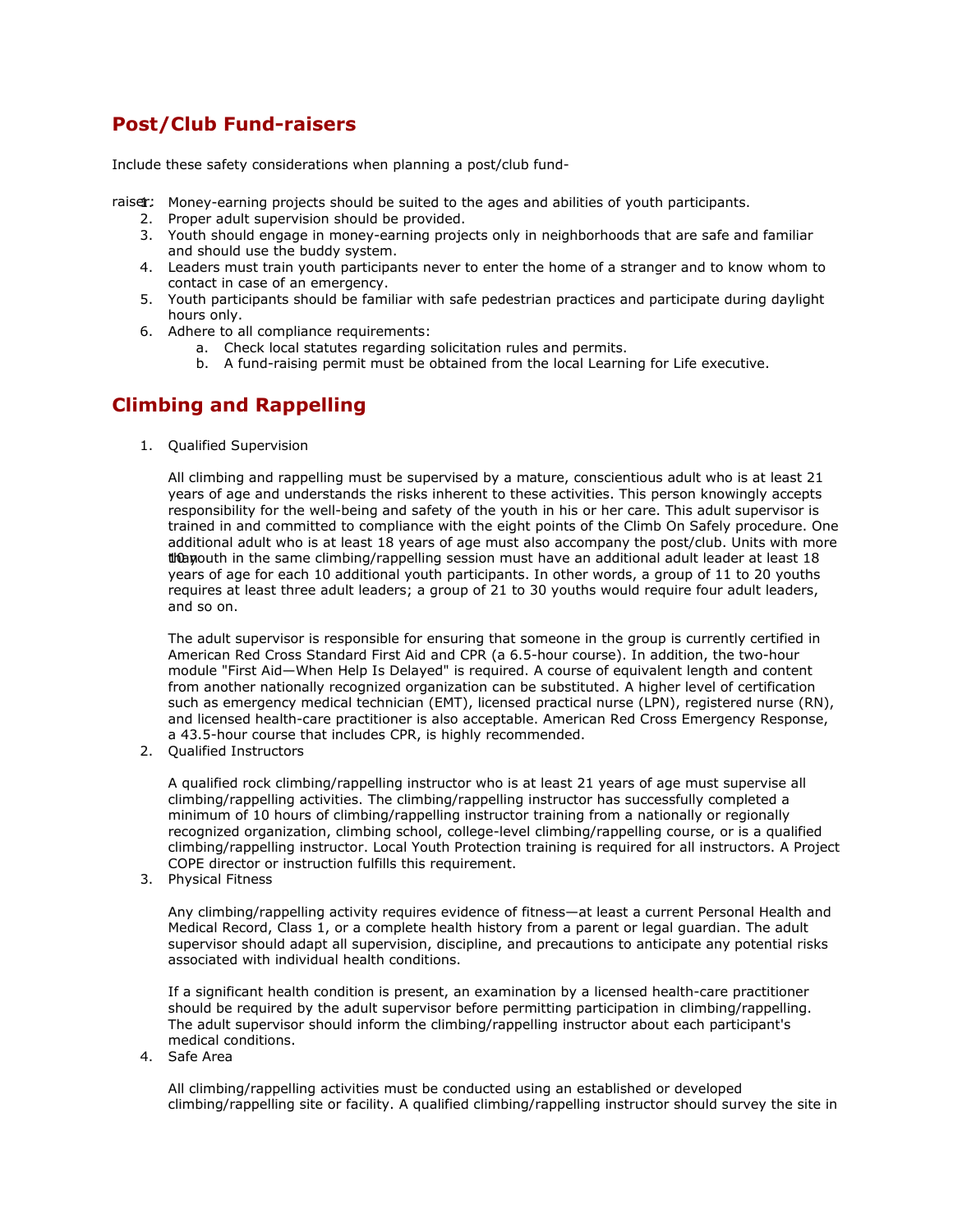advance of the activity to identify and evaluate possible hazards and to determine whether the site is suitable for the age, maturity, and skill level of the participants. The instructor should also verify that the site is sufficient to safely and comfortably accommodate the number of participants in the activity within the available time. An emergency evacuation route must be identified in advance.

5. Equipment

The climbing/rappelling instructor should verify that proper equipment is available for the size and ability level of participants. Helmets, rope, and climbing hardware must be approved by the UIAA (Union Internationale des Associations d'Alpinisme) and/or ASTM (American Society for Testing and Materials). All equipment must be acquired new or furnished by the instructor.

Records must be kept on the use and stresses (the number of hard falls) on each item of equipment, which must be specifically designed for climbing/rappelling. Outside providers should be asked if they are aware of any stresses that have been put on their equipment. Any rope or webbing that has been subjected to more than three hard falls or that is four years old (whatever its use) must not be used. Refer to the Climb on Safely and Project COPE manuals concerning records that must be kept and made available even by outside providers.

6. Planning

When planning, remember the following:

- o Obtain written parental consent to participate in climbing/rappelling activities for each participant.
- o In the event of severe weather or other problems, share the climbing/rappelling plan and an alternate with parents and the committee.
- $\circ$  Secure the necessary permits or written permission for using private or public lands.<br>  $\circ$  Fnlist the help of a qualified climbing/rappelling instructor.
- $\circ$  Enlist the help of a qualified climbing/rappelling instructor.<br>  $\circ$  Be sure the instructor has a topographic map for the area b
- Be sure the instructor has a topographic map for the area being used and obtains a current weather report for the area before the group's departure.
- o It is suggested that at least one of the adult leaders has an electronic means of communication in case of an emergency.
- 7. Environmental Conditions

The instructor assumes responsibility for monitoring potentially dangerous environmental conditions that may include loose, crumbly rock; poisonous plants; wildlife; and inclement weather. Use the buddy system to monitor concerns such as dehydration, hypothermia, and an unusually high degree of fear or apprehension. The adult supervisor is responsible for ensuring that the group leaves no trace of its presence at the site.

8. Discipline

Each participant knows, understands, and respects the rules and procedures for safely climbing and rappelling and has been oriented in Climb On Safely. All participants should respect and follow all instructions and rules of the climbing instructor. The applicable rules should be presented and learned prior to the outing and should be reviewed for all participants before climbing or rappelling begins. When participants know the reasons for rules and procedures, they are more likely to follow them. The climbing instructor must be strict and fair, showing no favoritism.

Learning for Life limits climbing to top roping. A separate relay safety rope with a separate anchor system is used for all rappelling activities. A UIAA- and/or ASTM-approved climbing helmet must be worn during all climbing/rappelling activities.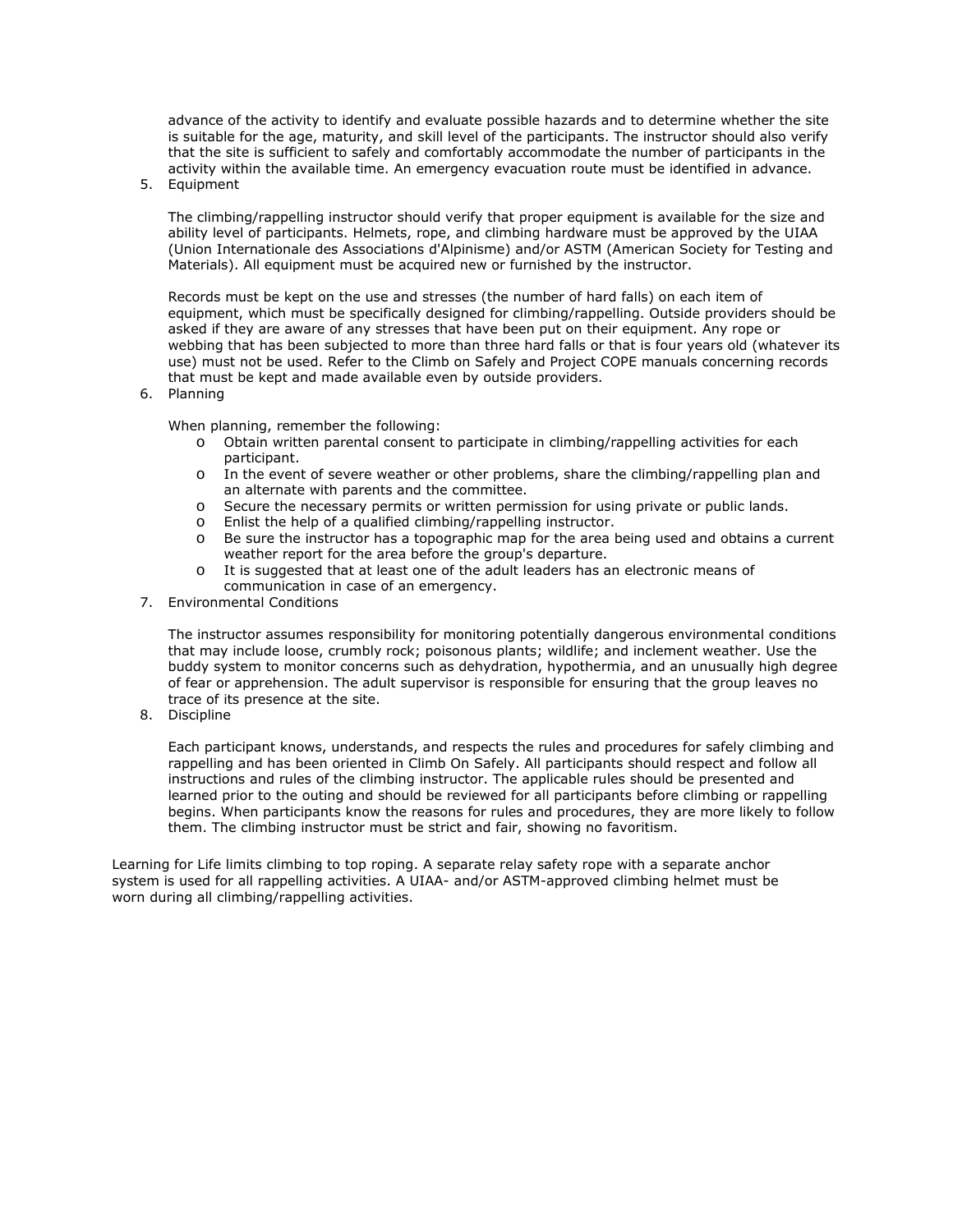# **Medical Information**

It is recommended that all participants have periodic medical evaluations by a licensed health-care practitioner.\* In an effort to provide better care to those who may become ill or injured and to provide youth participants and adult leaders a better understanding of their physical capabilities, **Learning for Life has established minimum standards for providing medical information prior to participating in various activities. They are categorized as follows:**

**An LFL Medical form (item no. 680-024) should be completed for any outing or event, such as field days, day hikes, conferences, and academies, including overnight events where medical stand is readily available. The medical information required is** *a current health history signed by parents or guardians but need not be signed by a physician.* **Learning for Life adults should review these forms and become knowledgeable about the medical needs of youth participants. Forms must be updated annually. They are filled out by participants and kept on file for easy reference.**

**The medical form evaluation must be signed by a physician and completed for any outings or events such as resident camping and extended outings and trips such as hiking and boating in remote areas where medical staff is not available. Medical data required includes** *an annual health history signed by parents or guardians, supported by a medical evaluation completed within the past 12 months and signed by a physician.* **A place for the physician to sign is on the back of the medical form and is required for this type of activity. Youth and adult participants use this form, found in the appendix.**

It is recommended that adult leaders have the proper complete medical form and permission slip for every participant attending each outing. The medical form and permission slip, in most cases, will allow emergency medical treatment to a youth participant in case of injury or illness when a parent or guardian cannot be contacted.

## **Immunizations**

Verification of the following forms of protection is strongly recommended before participation in activities:

- 1. Tetanus and diphtheria toxoid within the past 10 years
- 2. Measles, mumps, and rubella (MMR) vaccine since first birthday
- 3. Four doses of trivalent oral polio vaccine (TOPV) since birth

# **Life-Threatening Communicable Diseases**

Learning for Life groups/posts and their participating organizations traditionally determine their own membership, absent any legal constraints. Accordingly, groups/posts and participating organizations should determine the feasibility or desirability of allowing youth or adult participants who have or are suspected of having a life-threatening communicable disease to participate in Learning for Life activities.

# **Medical Care**

The following is the policy regarding medical requirements:

- **Medical examinations for the appropriate Learning for Life activity are required of all participants for the protection of the entire group. The immunization requirement is waived for people with religious beliefs against immunization.**
- **All participants and adult leaders should learn first aid, not for their own use, but for service to others who may require it. A participant or leader may ask to be excused from first-aid instruction, but no advancement requirement will be waived except as indicated.**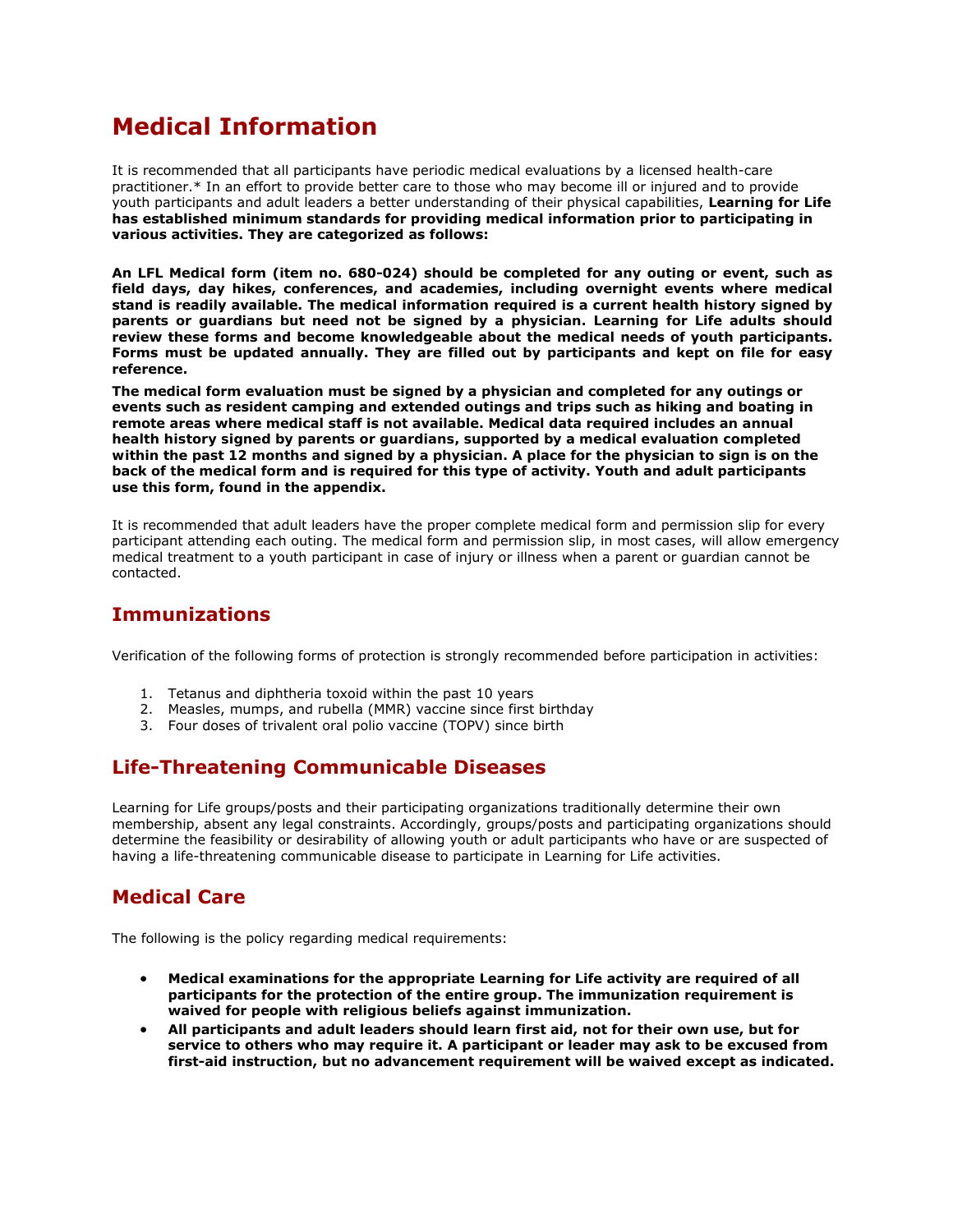# **Prescriptions**

The taking of prescription medication is the responsibility of the individual taking the medication and/or that individual's parent or guardian. An adult leader, after obtaining all the necessary information, can agree to accept the responsibility of making sure a youth takes the necessary medication at the appropriate time, but Learning for Life policy does not mandate nor necessarily encourage the leader to do so. Also, if your state laws are more limiting, they must be followed.

\*Examinations conducted by licensed health-care practitioners, other than physicians, will be

recognized in those states where such practitioners may perform physical examinations within their legally prescribed scope of practice.

# **Transportation**

Established public carriers—trains, buses, and commercial airlines—are the safest and most comfortable way for groups to travel. Chartered buses usually are the most economical transportation for groups of 20 or more. It may be necessary for small groups to travel in private vehicles; however, the use of chartered equipment from established rail, bus, and airline companies is strongly recommended.

# **Vehicles**

General guidelines for vehicle travel are as follows:

- 1. **Seat belts are required for all occupants**.
- 2. **All drivers must have a valid driver's license that has not been suspended or revoked for** any reason. If the vehicle to be used is designed to carry more than 15 people, including the driver (more than 10 people, including the driver, in California), the driver must have a commercial driver's license.
- 3. **An adult leader (at least 21 years of age) must be in charge and accompany the group.**
- 4. **The driver must be currently licensed and at least 18 years of age. However, there is a youth participant exception:** When traveling to an area, regional, or national activity or any Explorer event under the leadership of an adult (at least 21 years of age) outing leader, a youth participant at least 16 years of age may be a driver, subject to the following conditions:
	- a. Six months' driving experience as a licensed driver (time on a learner's permit or equivalent is not to be counted)
	- b. **No record of accidents or moving violations**
	- c. **Parental permission granted to the leader, driver, and riders**
- 5. **Passenger cars or station wagons may be used for transporting passengers, but passengers should not ride on the rear deck of station wagons.**
- 6. **Trucks may not be used for transporting passengers except in the cab.**
- 7. **All driving, except on short trips, should be done in daylight**.
- 8. **All vehicles must be covered by automobile liability insurance with limits that meet or exceed requirements of the state in which the vehicle is licensed.** It is recommended that coverage limits are at least \$100,000 combined single limit. Any vehicle designed to carry 10 or more passengers is required to have limits of \$100,000/\$500,000/\$100,000 or a \$500,000 combined single limit.
- 9. **Do not exceed the speed limit**.
- 10. **If more than one vehicle is used to transport our group, we will establish rendezvous points at the start of each day and not attempt to have drivers closely follow the group vehicle in front of them.**.
- 11. **Driving time is limited to a maximum of 10 hours and must be interrupted by frequent rest, food, and recreation stops.** If there is only one driver, the driving time should be reduced, and stops should be made more frequently.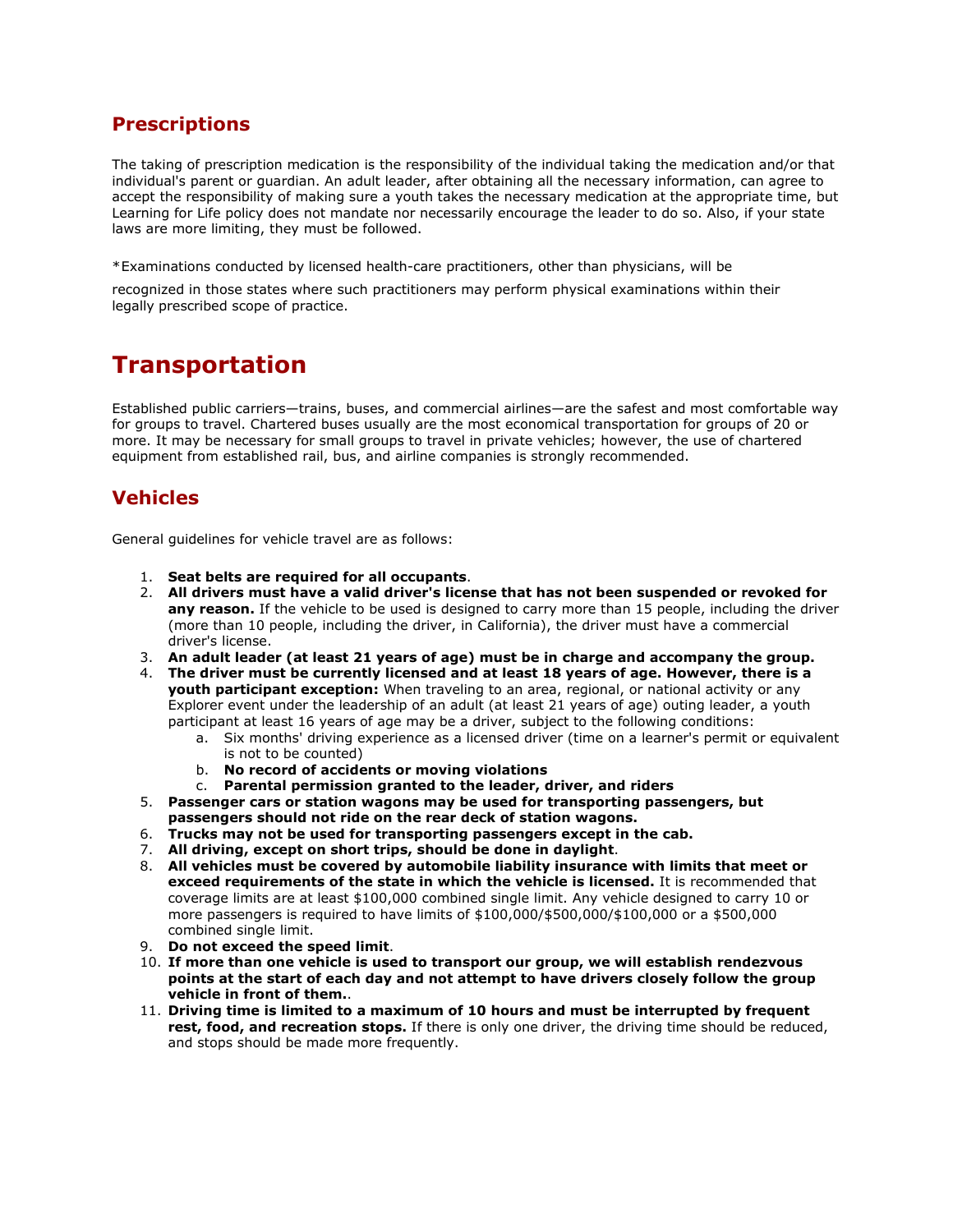# **Campers, Trailers, and Trucks**

**The beds of trucks or trailers must never be used for carrying passengers.** Outing permits will not be issued for any trip that involves carrying passengers in a truck except in the cab. **(One exception is if the truck is a part of a float in a parade; there the youth may ride on back but only while in the parade, not to and from the site)**

### **Buses**

A driver of a bus or any vehicle designed to carry more than 15 people (including the driver) is required to have a commercial driver's license.

The safety rules for automobiles apply to bus travel, with the exception of seat belts. In special cases, chartered buses may travel more than nine hours a day. On certain occasions, night travel by public carrier bus is appropriate. It should be considered permissible when conditions are such that rest and sleep for passengers are possible with a reasonable degree of comfort. However, night travel on buses should not be planned for two successive nights.

All buses must be covered by liability insurance with limits equal to or greater than \$500,000.

## **Trains**

Observe these safety guidelines for train travel:

- 1. Don't lean out of windows or doors.
- 2. When changing trains, don't cross railroad tracks without permission.
- 3. Stay out of vestibules. Keep the railroad car door closed.
- 4. In case of illness or accident, see a train official who can arrange for medical help.
- 5. On overnight trips, one leader should be on watch duty at all times.

### **Boats**

In national parks and some other areas of the country, special boat and canoe regulations are in force, and special boat permits are required for cruising or recreation. Follow these safety precautions:

- 1. **All outing leaders must have current training in Safety Afloat**.
- 2. **U.S. Coast Guard (USCG) recommends and Learning for Life regulations require that an approved USCG personal flotation device (PFD) be worn by each participant using watercraft in an aquatics activity. Types II and III PFDs are recommended for activity afloat.**
- 3. **Rowboats or canoes carrying passengers should not be towed behind motorboats or sailboats.**
- 4. **Use of canoes should be restricted to swimmers who have satisfactorily demonstrated their ability in launching, landing, and paddling a canoe and in handling a swamped canoe**. Canoeists should be taught the proper procedure for staying afloat if the canoe capsizes or is swamped.
- 5. **Small boats, whether under sail or power, used for pleasure or ferry purposes, must have a minimum capacity of 10 cubic feet per person. Boats propelled by hand power—such as rowboats—and used for pleasure purposes only must provide a minimum of 7 cubic feet per person. (Lifeboats on passenger-carrying vessels propelled by power must comply with the 10-cubic-foot law.)**
- 6. **Provisions also should be made on all boats under sail or power for a sufficient quantity or supply of oars and rowlocks or paddles to be used in case of emergency. Fire-fighting equipment and lights also must be carried aboard.**
- 7. **Bilges of gasoline-powered boats should be kept free from gasoline and oil at all times. Thorough ventilation, either natural or by blower, is necessary to dispel gasoline vapor.**
- 8. **Motorized personal watercraft, such as jet skis, are not authorized for use.**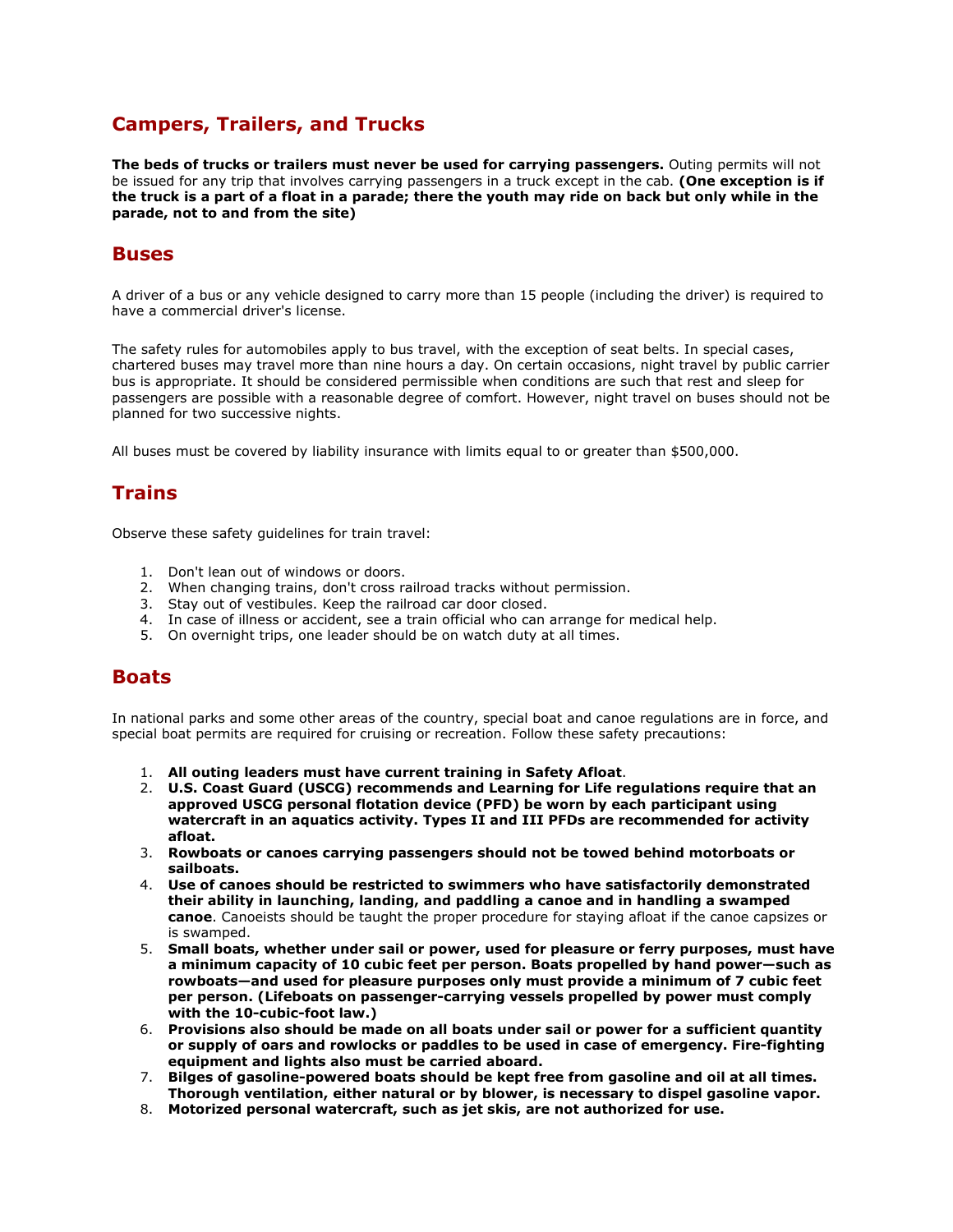9. **To prevent ignition by static electricity during refueling, establish complete metallic contact between the nozzle of the filling hose and the tank opening or filling pipe, and maintain contact until gasoline has ceased to flow. If a funnel is used, establish contact with the funnel and the opening in the tank. All passengers should be ashore during refueling.**

For regulations that govern cruises by private powerboat or sailboat, refer to *Motorboat Regulations,* published by the U.S. Coast Guard.

# **Aircraft**

Air travel is permitted as follows:

- 1. **Learning for Life and Exploring participants may travel on any flight scheduled by a commercial airline.**
- 2. **The Learning for Life Flying Permit Application (see sample in the appendix) is required for all Learning for Life flying activities except for commercial flights.** *The local Learning for Life office reviews and approves the flying permit just as it would an outing permit.* **The Parent/Guardian Consent Form (see sample in the appendix) is also required.** Groups/posts should attach the signed consent form to the Learning for Life Flying Permit Application and keep a copy of the signed consent forms in their files.
- 3. **Flying in hang gliders, ultra-light airplanes, experimental-class aircraft, and hot-air balloons (whether or not they are tethered); parachuting, and flying in aircraft as part of a search-and-rescue mission are unauthorized activities.**
- 4. **Airplane travelers are cautioned about what they pack in their luggage. In flight, variations in temperature and air pressure can cause some hazardous materials to leak or ignite. Included in the category of hazardous materials that should not be packed in luggage are matches or lighters; flammable liquids and gases; signal flares and other explosives; and bleaches, aerosols, mercury, and solvents containing dangerous chemicals that can cause toxic fumes and corrosion.**
- 5. **Middle School Explorer Club participants can participate only in the Experimental Aircraft association's (EAA) Young Eagles activity with a certified pilot as an aviation activity.**

# **Tour and Activity Plans**

**A national Learning for Life and Exploring tour and activity plan (item no. 800-736) is required for all posts/clubs/groups traveling to areas 500 miles or more one way from home area or crossing national boundaries into the territory of other nations. This application should be submitted, typed or printed, to the local Learning for Life office for approval at least one month before your outing.**

Tour and activity plans have become recognized by national parks, military institutions, and other organizations as proof that an activity has been well-planned and organized and is under capable and qualified leadership. These organizations may require the tour and activity plan for entry.

**Most short, in-town trips of a few hours do not require a tour and activity plan; however, it is recommended that groups/posts/clubs obtain permission slips from parents and follow all requirements as found in the tour and activity Plan.**

# **Commercial Driver's License Compliance**

The following questions and answers may help you understand how drivers fall into a category of private motor carriers that are subject to the commercial driver's license (CDL) rules:

- 1. *What is a "private motor carrier of passengers?"*
	- **A private motor carrier of passengers does not offer transportation services for hire but (a) transports passengers in interstate (some state regulations apply to intrastate) commerce, and (b) uses a vehicle designed to carry more than 15 passengers, which**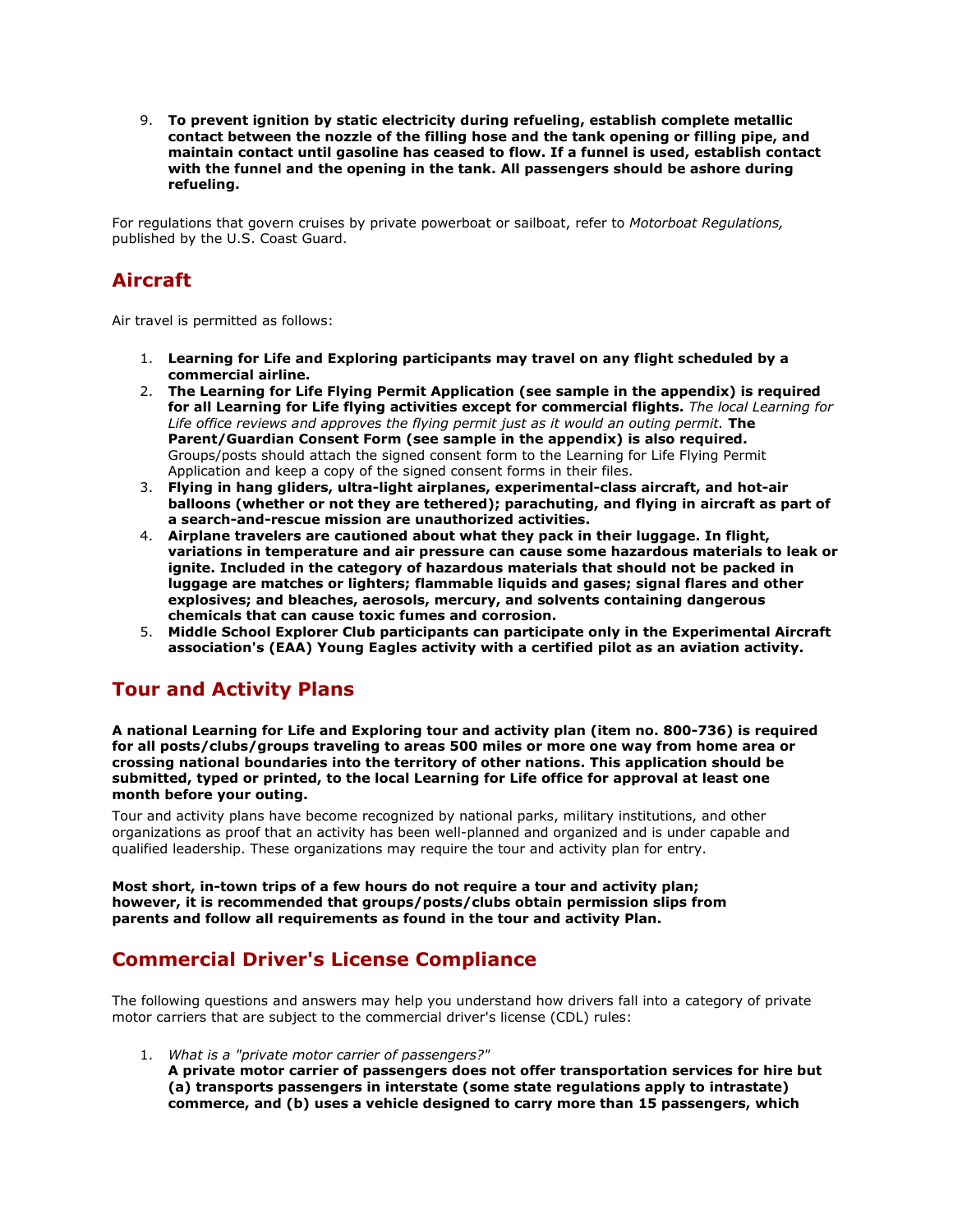#### **includes the driver, or a vehicle that has a gross vehicular weight greater than 10,000 pounds.**

- 2. *What are some examples of usage of a private motor carrier of passengers?* Learning for Life groups/posts that use vehicles designed to carry more than 15 passengers, such as buses, is one example. The driver in this case is often a volunteer driver of a bus that is owned or leased. This category is referred to as nonbusiness private motor carrier of passengers and is probably the most frequent usage subject to the rule.
- 3. *What about the use of school buses?* In most states, Learning for Life groups that contract with schools to use buses fall into the for-hire category, and the school is subject to the federal safety regulations. Since public school transportation vehicles are not subject to CDL rules when transporting students, the school may not realize that the for-hire regulations apply. The consequence could have a ruinous effect on a planned Learning for Life activity.
- 4. *How will the rule be enforced?* The primary enforcement activity of both categories, business and nonbusiness, is the driver/vehicle inspection. Inspections can be performed anywhere on the road or at destination points such as parks, sporting complexes, etc. Only the business category is subject to compliance reviews and record keeping, but if serious safety problems are identified in either category of vehicle usage, the operation of the vehicle is subject to being discontinued.
- 5. *Are Learning for Life operations subject to the drug and alcohol testing portion of the rule?* As of January 1, 1996, all operators of vehicles who are required to have a commercial driver's license are subject to drug and alcohol testing. There are no exemptions for the nonbusiness private motor carrier of passenger category, which includes Learning for Life volunteer drivers. Local Learning for Life executives should establish guidelines for volunteer drivers based on the requirements of the state where located.

#### *How do Learning for Life officials obtain the Department of Transportation (DOT) identification number required for all vehicles that are subject to the CDL rule?*

Form MCS-150 should be requested from the Federal Highway Administration (FHWA), Office of Motor Carriers, in the Learning for Life official's state. The completed form should then be sent to the FHWA's office in Washington, D.C., where a DOT number will be assigned. This number, as well as the name, city, and state, should be displayed on the side of the vehicle. An education and technical assistance package can be obtained from the local FHWA office.

# **Learning for Life Youth Protection Guidelines**

As an adult leader, or a volunteer, you need to have a basic knowledge about abuse of adolescents and the youth protection policies of Learning for Life. Due to the coeducational makeup of the youth being served in Learning for Life, youth protection takes on an added dimension.

It is important to realize that, although child abuse is preconceived as a problem related more to younger children, it is not unusual for adolescents to be victims of abuse also. The most common forms of abuse are neglect, emotional abuse, physical abuse, and sexual abuse all prevalent in today's society. Therefore, all adult leaders are obligated to be familiar with the Youth Protection guidelines of Learning for Life.

Learning for Life's Commitment to Youth Protection:

- 1. Educate Scouting professionals, volunteers, parents, and youth members to aid in the prevention and detection of all forms of child abuse.
- 2. Strengthen chartered organizations' leader selection procedures to help defend against suspected or alleged abusers entering the BSA leadership ranks.
- 3. Strengthen and enforce policies that create barriers to child abuse within the Scouting program.
- 4. Encourage the immediate reporting of improper behavior or violations of BSA policy.
- 5. Identify and swiftly remove suspected or alleged offenders.
- 6. Provide support and resources to Explorers, families, posts, clubs and local offices as needed.

*Learning for Life Youth Protection Training.* **This training is required for all overnight Learning for Life activities**. An online module for **Youth Protection Training** is available on the Learning for Life website located at myparticipation.org. Contact your local council office for details or log onto the Web site for individual instruction.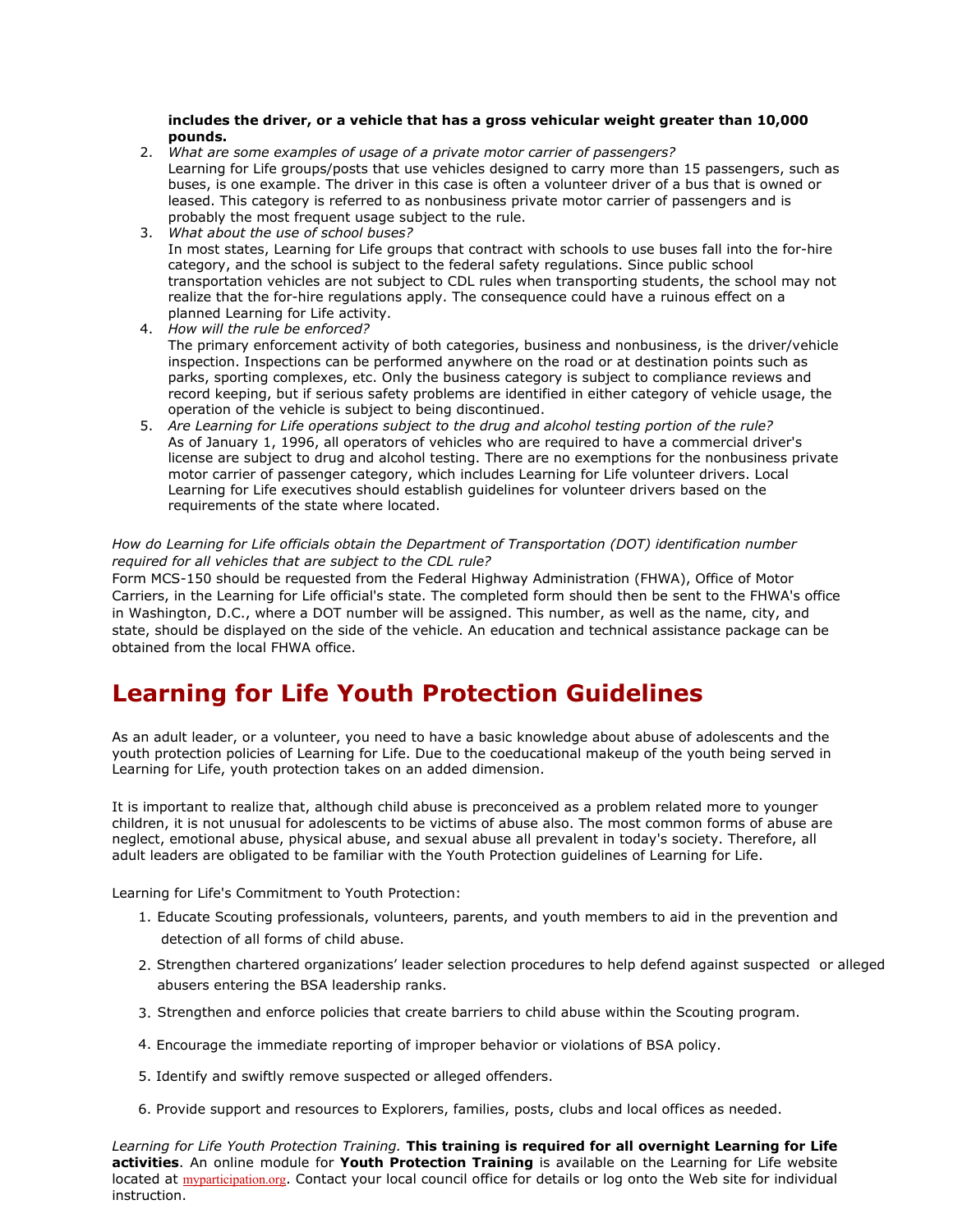# **Background Information**

The idea of what is child abuse has expanded a lot in the last 25 years. At first we thought of child abuse as parents who battered a child so bad that it caused injury. But now we think of it in a much broader way as treatment of a child or parenting practices that cause harm to the child and violate social norms or conventional practices, not the way that children should be treated. By definition child abuse is harm to a person under the age of 18 that occurs immediately or through the accumulated effects over a period of time.

Child abuse is often described in four categories, although these can overlap in a single child. These categories are

- 1. Physical abuse. Non-accidental bodily injury of the youth by the parent or another adult. Indicators of physical abuse include unexplained, unusual, or repeated injuries.
- 2. Neglect. Caused by withholding from a child life's necessities, which are vital to his or her safety, health and general well-being. Basic food, clothing, and shelter and proper medical care are forms of neglect a child may experience.
- 3. Sexual abuse. Any sexual activity between a child and an adult or between children where there is an unusual distribution of power, such as when one is significantly older or larger. It involves the misuse of trust and power.
- 4. Emotional abuse. Occurs for example, when a youth is consistently told that he or she is not good and never will be. Denigrating name-calling is a form of emotional abuse. Because the physical signs of this form of abuse are subtle, it is difficult to substantiate but significantly harms the child's emotional status and self-image.

Child abuse is also a cause of stress, as are any number of other events in life such as a family disruption, divorce, or loss of a loved one or pet, or problems in school. This stress may cause reactions such as crying for no reason, immature behavior, clinging or aggressive behavior, withdrawal symptoms, depression, and others. If any of these symptoms take place over a period of time, there is a reason to be concerned and the behavior needs to be studied.

# **Characteristics of a Child Molester**

There are a lot of misleading ideas about who child molesters are. It used to be thought that they were easily spotted, as dirty old men, deviants, or guys in raincoats. We know that is not true. Very ordinary, upstanding, and well-respected individuals in positions of authority have been found to be child molesters. Relatives or people very well-known to the children are just as likely to be abusers. Examples include males and females, public officials, clergy, school teachers, doctors, and other professionals. It is often difficult to accept that such a prominent individual was found to be a child molester. A child is more likely to be abused by somebody he or she knows or someone in the family than by a stranger.

Child abusers tend to be individuals with low self-esteem. Their own needs are so overwhelming that they are poorly equipped to meet the needs of their children. Often children who are neglected have parents who abuse alcohol or drugs. An emotional abuser might have unreal expectations of the child and maligns them when he or she fails to meet their expectations.

# **Date Rape**

A form of sexual abuse of particular concern for high school- and Explorer-age youth is "date rape" or "acquaintance rape." More than half of the rape victims reporting to police are adolescent females, and their greatest risk for sexual assault appears to be through a social relationship with a boyfriend or date. As in any form of forced sexual contact, date rape is a crime and the victim deserves emotional support and assistance. Such help is available through agencies such as rape crisis centers and other service agencies. Your Learning for Life executive can guide you through the proper procedure.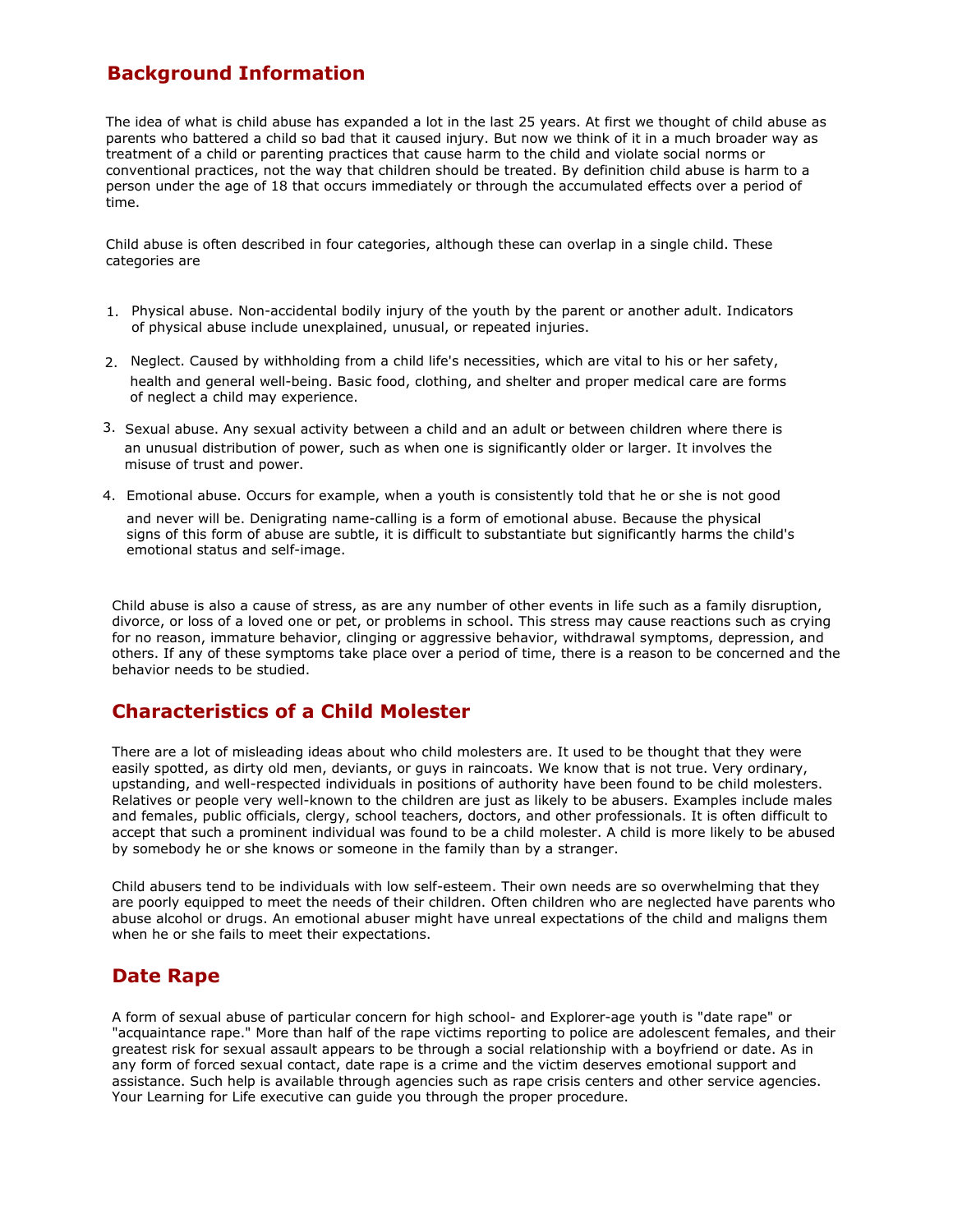## **Youth Protection Guidelines**

An important component of Learning for Life's Youth Protection guidelines is adherence to the policies, which will ensure that young people participating in any phase of the Learning for Life program are safe from abuse.

# **Fraternization**

**Because the high school Learning for Life and Exploring programs are designed for young adults, there are often little differences in ages of the adult leaders and the participants. It has been found that maintaining a close social relationship, such as dating, between adult leaders and participants is disruptive to the program, and therefore is not permitted by Learning for Life.**

# **Creating Barriers**

After selecting the best possible leaders, further protection for children is structured into the program through policies that guard against abuse and provide security for its youth participants. **The following policies have been adopted to provide security for youth; in addition they serve to protect adult leaders from situations in which they are vulnerable to allegations of abuse.**

- **Two-deep leadership**. Two Learning for Life adult leaders or one Learning for Life leader and a parent—both of whom are 21 years of age or older—are required on all trips and outings. If the activity is coeducational, leaders of both sexes must be present. The participating organization is responsible for ensuring that sufficient leadership is provided for all activities.
- **No one-on-one contact**. One-on-one contact between adults and participants is not permitted, except for authorized ride-along programs in Exploring. Personal conferences must be conducted in plain view of others.
- **Respect of privacy**. Adult leaders must respect the privacy of participants in situations such as changing into swimsuits or taking showers at activities and intrude only to the extent that health and safety require. They must also protect their own privacy in similar situations.
- **Separate accommodations**. When camping, no youth is permitted to sleep in the same tent or room with an adult other than their parents or guardians. We strongly encourage separate shower and toilet facilities for males and females, and when separate facilities are not available, posted shower schedules for males and females.
- **Proper preparation for high-adventure activities**. Activities with elements of risk should never be undertaken without proper preparation, equipment, supervision, and safety measures.
- **No secret organizations**. There are no secret organizations recognized in Learning for Life. All aspects of Learning for Life programs are open to observation by parents and leaders.
- **Appropriate attire**. Proper clothing for activities is required. Skinny-dipping is not appropriate as part of a Learning for Life program.
- **Constructive discipline**. Discipline in Learning for Life should be constructive and reflect the program's underlying values. Corporal punishment is never permitted.
- **Hazing prohibited**. Physical hazing and initiations are prohibited and may not be included as part of any Learning for Life activity.
- **Youth leader training and supervision**. Adult leaders must monitor and guide the leadership techniques used by youth leaders.

Adherence to these policies not only enhances the protection of participants but also ensures the values of Learning for Life are preserved. It helps to protect volunteer adult leaders from situations that are deemed at risk by creating barriers to abuse.

# **Disclosure**

Considering the prevalence of abuse and the educational programs that increase adolescents' awareness of sexual molestation, you might someday have a participant tell you that someone has molested him or her. If this happens, you must be prepared to help. Follow the guidelines below: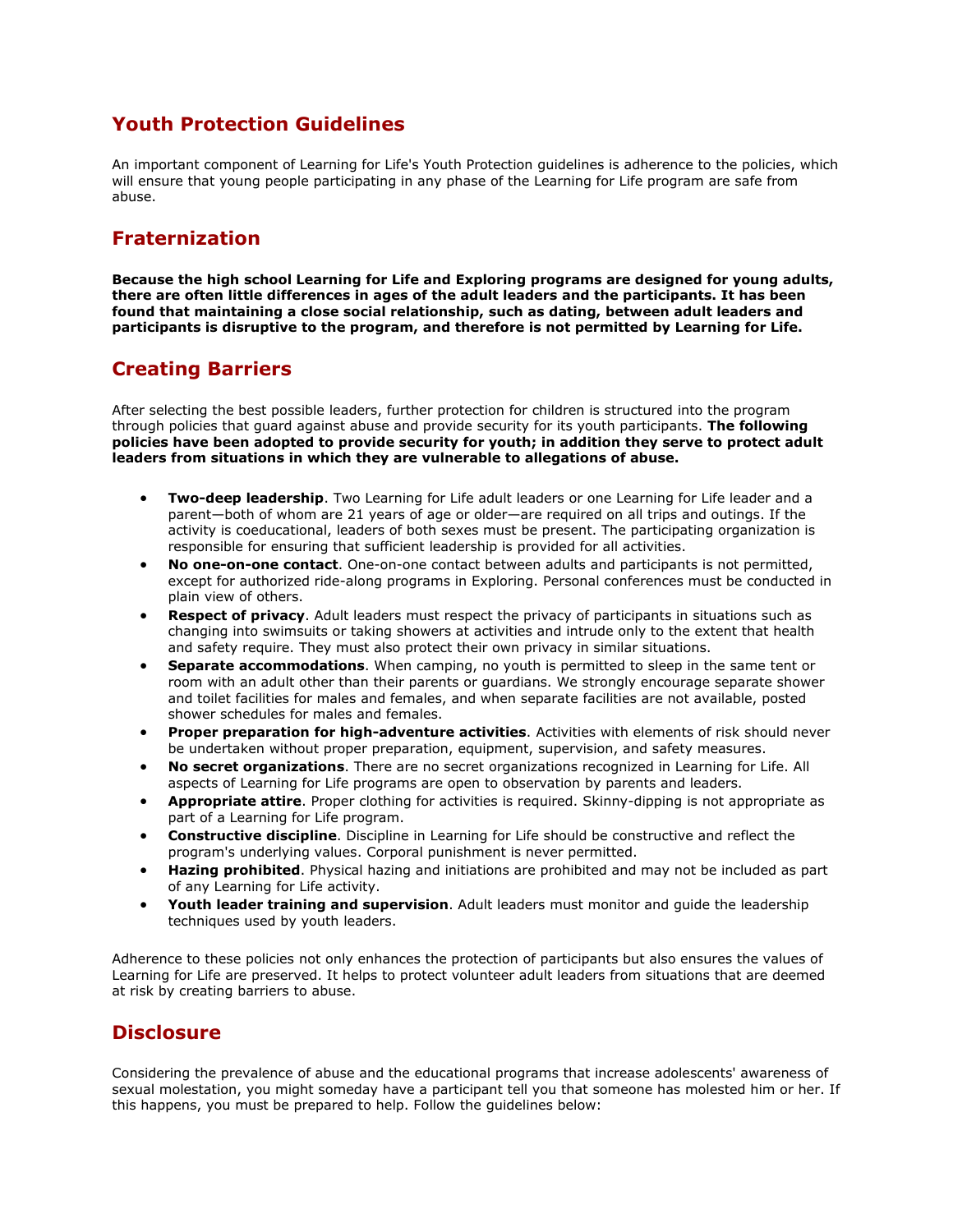- Do not panic or overreact to the information disclosed to you by the youth.
- Do not criticize the youth.
- Do respect the youth's privacy. Take him or her to a private place in sight of others and reassure them that you are concerned about what happened and that you would like to help. You might want to ask if they have talked to their parents about this—if parents are not the alleged abuser.
- Do not promise to keep the victimization secret, as it will be necessary to make a report to the Learning for Life office. Learning for Life will advise you of your responsibility to report to child protective services or to a law enforcement agency.
- Do encourage the participant to tell the appropriate authorities. You may do this by making sure the youth feels that he or she is not to blame for what happened. Tell the youth that no one should ask him or her to keep a secret and that it is OK to talk about what happened with the appropriate adults.
- Do keep it strictly confidential. Take your guidance from Learning for Life or the child protection agency; discussing allegations of abuse with others is not helpful to the child.

# **Reporting Requirements**

**Learning for Life's Required Steps for Reporting Child Abuse 1. Ensure the child/Explorer is in a safe environment.**

**2. In cases of child abuse or medical emergencies, call 911 immediately. In addition, if the suspected abuse is in the Explorer's home or family, you are required to contact the local child protective services office.**

**3. Notify the local office Scout executive, or the executive's designee during his or her absence. (Contact names and telephone numbers can be found using the BSA local council locator at www.scouting.org/LocalCouncilLocator.aspx.)**

#### **\*State laws may vary**

Each of the 50 states, the District of Columbia, and the U.S. territories has different reporting requirements. Many of these require child-care professionals to report suspected child abuse, and some states require reporting by adults in volunteer child-care positions. You should be aware of your reporting responsibilities

in the state or community where you live. **No state requires the person making the report to have proof that abuse has occurred only that it is suspected.** The intent of the law is clear—they expect suspected child abuse should be reported as soon as it is suspected. Failure to do so can result in civil or criminal penalties.

Concern is often expressed over the potential of criminal or civil liability if a report of abuse is made and subsequently is found to be unsubstantiated. All states provide immunity from liability to those who report suspected child abuse. The only requirement is that the report is made in good faith. Some states make the presumption that a reporter is making the report in good faith.

**Learning for Life will not tolerate any form of child abuse in its program and will take all necessary steps to remove any offenders from participation in Learning for Life.**

# **Learning for Life Youth Protection Training**

An online training module is available on myparticipation.org. **Youth Protection training is required for one adult leader on all overnight Learning for Life activities.** This training may be presented by the Learning for Life local office or may be taken individually via the Web site. A certificate is available in the appendix. **A copy of this certificate will be required with all outing permits if it is an overnight experience.**